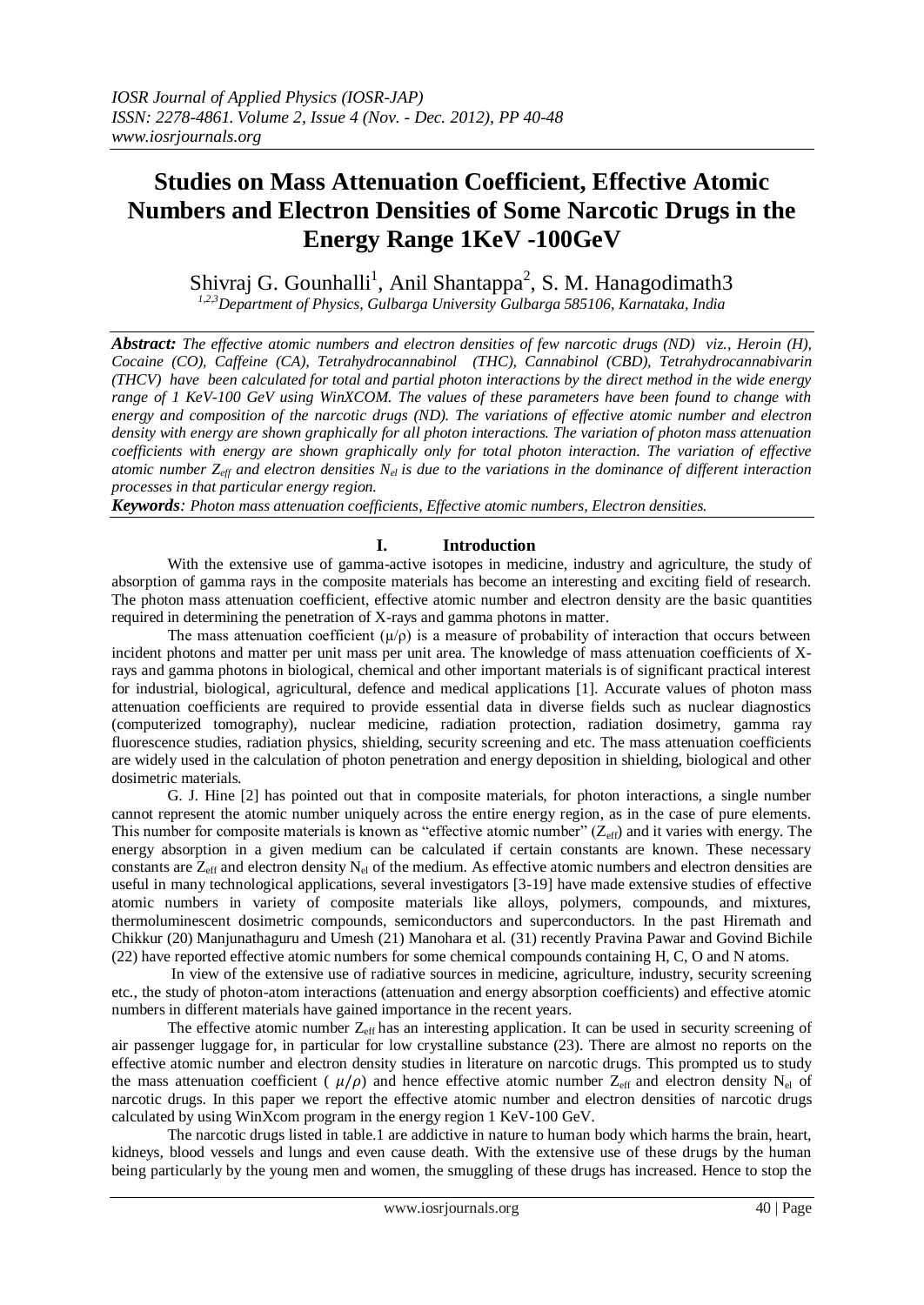smuggling of these drugs, the security screening of passenger goods should be enhanced. Modern personal, parcel, vehicle and cargo inspection systems are non invasive imaging techniques based on the use of nuclear analytical techniques. The inspection systems are using penetrating radiations (neutrons. gamma and x-ray) in the scanning geometry with the detection of transmitted or radiation produced in the investigated sample.

The most common banned drugs are Heroin (H), Cocaine (CO), Caffeine (CA), Tetrahydrocannabinol (THC), Cannabinol (CBD), Tetrahydrocannabivarin (THCV) their molecular formulae are as shown in Table 1.

In the present work, the effective atomic number and electron densities have been calculated for some narcotic drugs for all photon interactions (coherent, incoherent, photoelectric, pair production and total photon interaction [with coherent]) in the energy range 1 KeV - 100 GeV. The variations of effective atomic number and electron density with energy are shown graphically for the all photon interactions. The variations of photon mass attenuation coefficient with energy is also shown graphically only for total photon interaction.

## **II. The Method Of Computatio And Theoretical Basis**

A parallel beam of mono energetic X-ray or Gamma photons passing through matter is attenuated due to absorption and scattering. Attenuation due to absorption follows the Beer –Lambert"s law,

 $I = I_0 e^{-\mu x} = I_0 e^{-(\mu/\rho)d}$  $\hspace{1.6cm}$ , (1) where  $I_0$  and I are the un-attenuated and attenuated photon intensities, d is the mass per unit area

(g/cm<sup>2</sup>) and  $\mu/\rho$  is the photon mass attenuation coefficient (cm<sup>2</sup>/g). The photon mass attenuation coefficient ( $\mu$ /  $ρ)$ <sub>c</sub> for any chemical compound or mixture of elements is given by the 'mixture rule' [1]

$$
(\mu/\rho)_{c} = \sum_{i} w_{i}(\mu/\rho)_{i},
$$
\nwhere  $w_{i}$  and  $(\mu/\rho)_{i}$  are the weight fraction and photon mass attenuation coefficient of the *i*th constituent

element, respectively. For a chemical compound the fraction by weight  $(w_i)$  is given by;  $w_i =$ . ,  $n_j A_j$  $\int_{i}^{n_j}$ , where  $A_i$  is the atomic weight of the *i*th element and  $n_i$  is the number of formula units.

The total cross- section  $(\sigma)$  in turn can be related as the sum of partial cross sections,

$$
\sigma = \sigma_{coh} + \sigma_{incoh} + \tau + K + \sigma_{ph,n},\tag{3}
$$

where  $\sigma_{\rm coh}$ ,  $\sigma_{\rm incoh}$ , are coherent (Rayleigh) and incoherent (Compton) scattering cross-sections, respectively. τ is the atomic photoelectric cross-section, К is the positron electron pair production cross section and  $\sigma_{ph,n}$  is the photonuclear cross –section.

The values of mass attenuation coefficient were then used to determine the total molecular crosssection  $(\sigma_m)$  by the following relation,

$$
\sigma_{\rm m} = \frac{M}{N_A} \left(\frac{\mu}{\rho}\right)_c, \tag{4}
$$

where M=  $\sum_i n_i A_i$  is the molecular weight of the compound, N<sub>A</sub> is the Avogadro's number,  $n_i$  is the total number of atoms (with respect to mass number) in the molecule, A*<sup>i</sup>* is the atomic weight of *i*th element in a molecule.

The effective (average) atomic cross-section  $(\sigma_a)$  can easily be determined from the following equation,

$$
\sigma_{\rm a} = \frac{1}{N_A} \sum f_i A_i \left(\frac{\mu}{\rho}\right)_i \tag{5}
$$

Similarly, effective electronic cross- section ( $\sigma_e$ ) for the individual element is given by the following formula,

$$
\sigma_{\rm e} = \frac{1}{N_A} \sum \frac{f_i A_i}{Z_i} \left(\frac{\mu}{\rho}\right)_i = \frac{\sigma_a}{Z_{eff}} \,,\tag{6}
$$

where  $f_i = n_i / \sum_j n_j$  and  $Z_i$  are the fractional abundance and atomic number of constituent element, respectively.  $n_i$  is the total number of atoms of the constituent element,  $\sum_j n_j$  is the total number of atoms present in the molecular formula.

Now, the effective atomic number 
$$
(Z_{\text{eff}})
$$
 can be given as  $Z_{\text{eff}} = \frac{\sigma_a}{\sigma_c}$  (7)

The effective electron density,  $N_{el}$  (number of electrons per unit mass) can be derived by using Eqs. (2) and (6),

$$
N_{el} = \frac{(\mu|\rho)_c}{\sigma_c} = \frac{N_A}{M} Z_{eff} \sum_i n_i
$$
 (8)

Theoretical values for the mass attenuation coefficient can be found in the tabulation by Hubbell and Seltzer [25]. Instead of interpolating tabulated values and using the mixture rule, some computer programs such as WinXCom or its predecessor XCOM can save a lot of manual work and of course time. The XCOM program was originally developed by Berger and Hubbell [26] for calculating mass attenuation coefficients or photon interaction cross-section for any element, compound or mixture in the energy range 1 keV-100 GeV. Latter this well-known and widely used program was enhanced and transformed to the Windows platform by Gerward et al. [27, 28] under the name WinXCom. All computations in the present work have been carried out using the program WinXCom.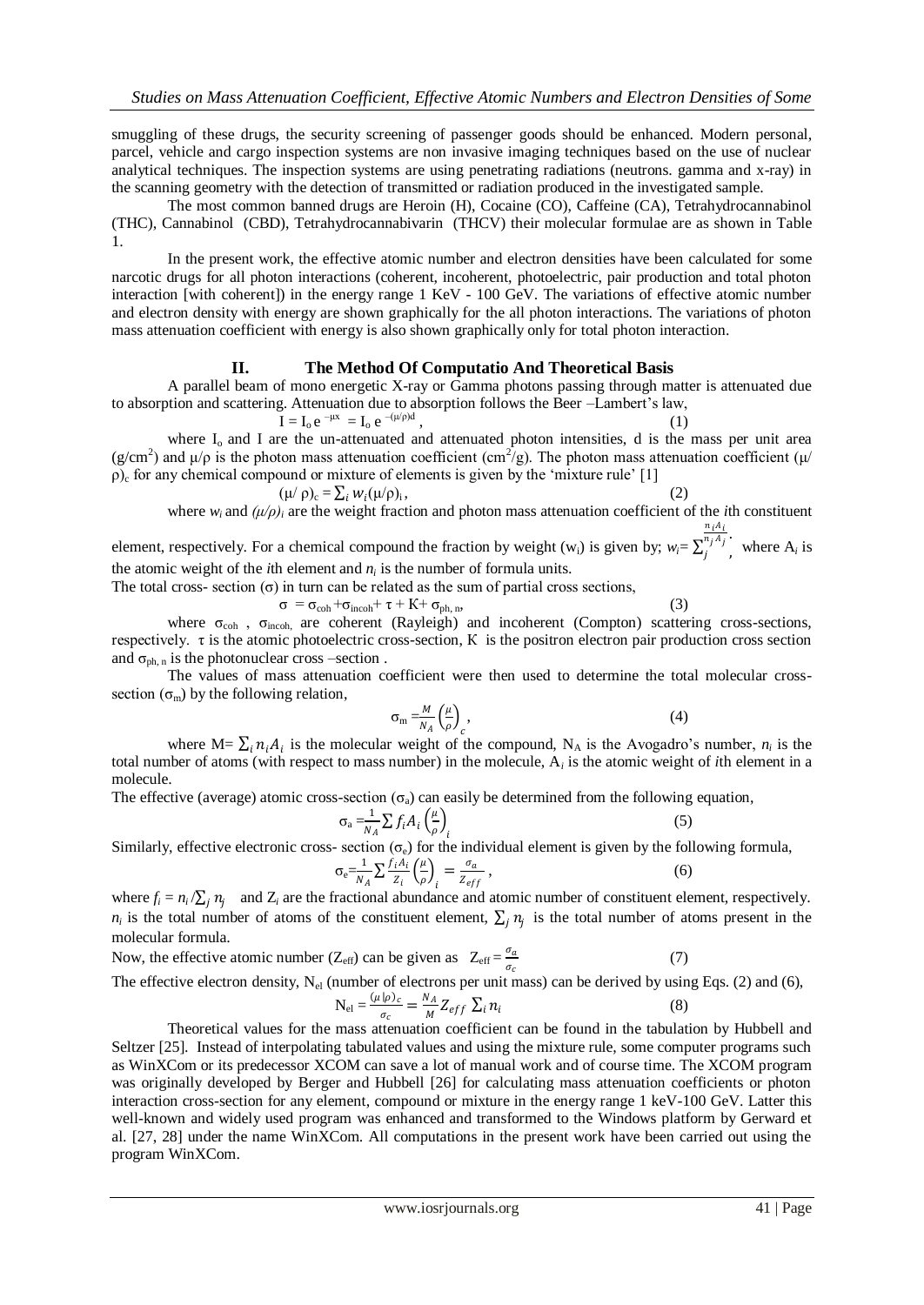#### **III. Result And Discussion**

In the present work, the variations of  $Z_{\text{eff}}$  and  $N_{el}$  with photon energy for narcotic drugs composed of different elements in different proportions (Table 1) were studied. The results are shown graphically in Figs. 2- 13 for partial and total photon interaction processes. The  $Z_{\text{eff}}$  and  $N_{el}$  values of are given in Table 2 only for total photon interaction. The present results clearly confirm the comment made by Hine [2] mentioned earlier that the effective atomic number varies with energy. In the following paragraphs energy dependence of  $Z_{\text{eff}}$  and  $N_{el}$  for total and individual photon interactions are discussed.

#### **IV. Total Photon Interaction (With Coherent)**

Fig. 1 shows the results of total mass attenuation coefficient of some narcotic drugs against photon energy. From figure it can be easily seen that (i) there are three energy ranges where photoelectric absorption, Compton scattering and pair production, respectively, are the dominating attenuation processes. It is seen that variation in  $(\mu/\rho)$ , with chemical composition is large below 100 keV and significant between 0.1- 30 MeV and further there is negligible variation in  $(\mu/\rho)$  above 30 MeV photon energy. These variations are interpreted as being due to (i) photoelectric effect which varies as  $Z^{4-5}$  and (ii) less but significantly due to coherent scattering which varies as  $Z^{2-3}$ . This fact has been verified experimentally by Singh [29] by measuring total mass attenuation coefficient of some soils. The present theoretical results are similar to the observations of Zavel"ski [30] who proposed a direct relation of  $(\mu/\rho)$  with heavy metals in the rock salt at low energy. In the intermediate energy region, where incoherent scattering is the most dominant process, the mass attenuation coefficient is found to be constant and is due to the linear Z-dependence of incoherent scattering and insignificant role played by pair production. In the high energy region, the variation in mass attenuation coefficient is due to the  $Z^2$ dependence of pair production (30).

The variation of  $Z_{\text{eff}}$  with photon energy for total photon interaction (Fig. 2) shows the dominance of different interaction process in different energy regions. The behaviour of all narcotic drugs listed is almost identical. In low energy region photoelectric interaction is dominant; Z<sub>eff</sub> varies as in case of photo interaction process. From 3-5 keV onwards there is a sharp decrease in  $Z_{eff}$  with energy up to 300 keV, showing that contribution of scattering processes increases which decreases Z<sub>eff</sub>. This fact is also confirmed by Sastry and Jayanand [3]. According to them Zeff of composite material for photoelectric interaction is greater than other processes.

From 300 keV to 1.5 MeV,  $Z_{\text{eff}}$  is almost independent of energy. This may be due to the dominance of incoherent scattering in this region. From 3 to 500 MeV, there is regular increase in  $Z_{\text{eff}}$  with photon energy. This behaviour is due to mixed contribution of incoherent scattering and pair production. Above 500 MeV, Z<sub>eff</sub> remains almost constant. This may be due to the dominance of pair production in the high energy region. It is observed that the variation in  $Z_{\text{eff}}$  also depends upon relative proportion and the range of atomic numbers of the elements of which the narcotic drugs are composed.

#### **V. Photoelectric Absorption**

The variation of  $Z_{\text{eff}}$  with photon energy for photoelectric absorption is shown in Fig. 3 which indicates that  $Z_{\text{eff}}$  is almost independent of photon energy for all the narcotic drugs. From 1 keV onwards  $Z_{\text{eff}}$  increases sharply up to 4 MeV, and then it remains constant thereafter. This is due to the fact that photoelectric process is predominant at low energies (<1MeV) and for materials of higher atomic numbers than for low Z materials. Similar results were also obtained by Perumallu et al. [11] in multielement materials of biological importance and Manohara et al. [31] in essential amino acids. These results are in line with the results of Rama Rao et al. [4] and lingam et al. [10]. The variation in  $Z_{\text{eff}}$  is almost independent of energy for all the narcotic drugs listed. It is due to the fact that the listed drugs have same elements and are of close atomic number.

#### **VI. Incoherent (Compton) Scattering**

The variation of  $Z_{\text{eff}}$  with photon energy for incoherent scattering is shown in Fig. 4 which indicates that  $Z_{eff}$  increases sharply with increase in energy in the region 1-200 keV. Beyond 200 keV,  $Z_{eff}$  is independent of photon energy for all. Most of the elements in a composite material have a value of Z/A of about 0.5 where as hydrogen has a value of 1.0, which effects Compton scattering. The present theoretical results are similar to the experimental findings of Parthasaradhi [9] who has reported the constancy of Compton  $Z_{\text{eff}}$  in the energy range from 100 to 662 keV for some alloys. Khayyoom and parthasarsdhi [9] have studied  $Z_{\text{eff}}$  of some alloys; their experimental result suggests that in incoherent scattering  $Z_{\text{eff}}$  is independent of photon energy from 20 to 800 keV. In our study of ,  $Z_{\text{eff}}$  is independent of photon energy only above 1-200 keV but depends on photon energy below 150 keV. The variation of Z<sub>eff</sub> depends on respective proportion and the range of atomic numbers of the elements of which are composed.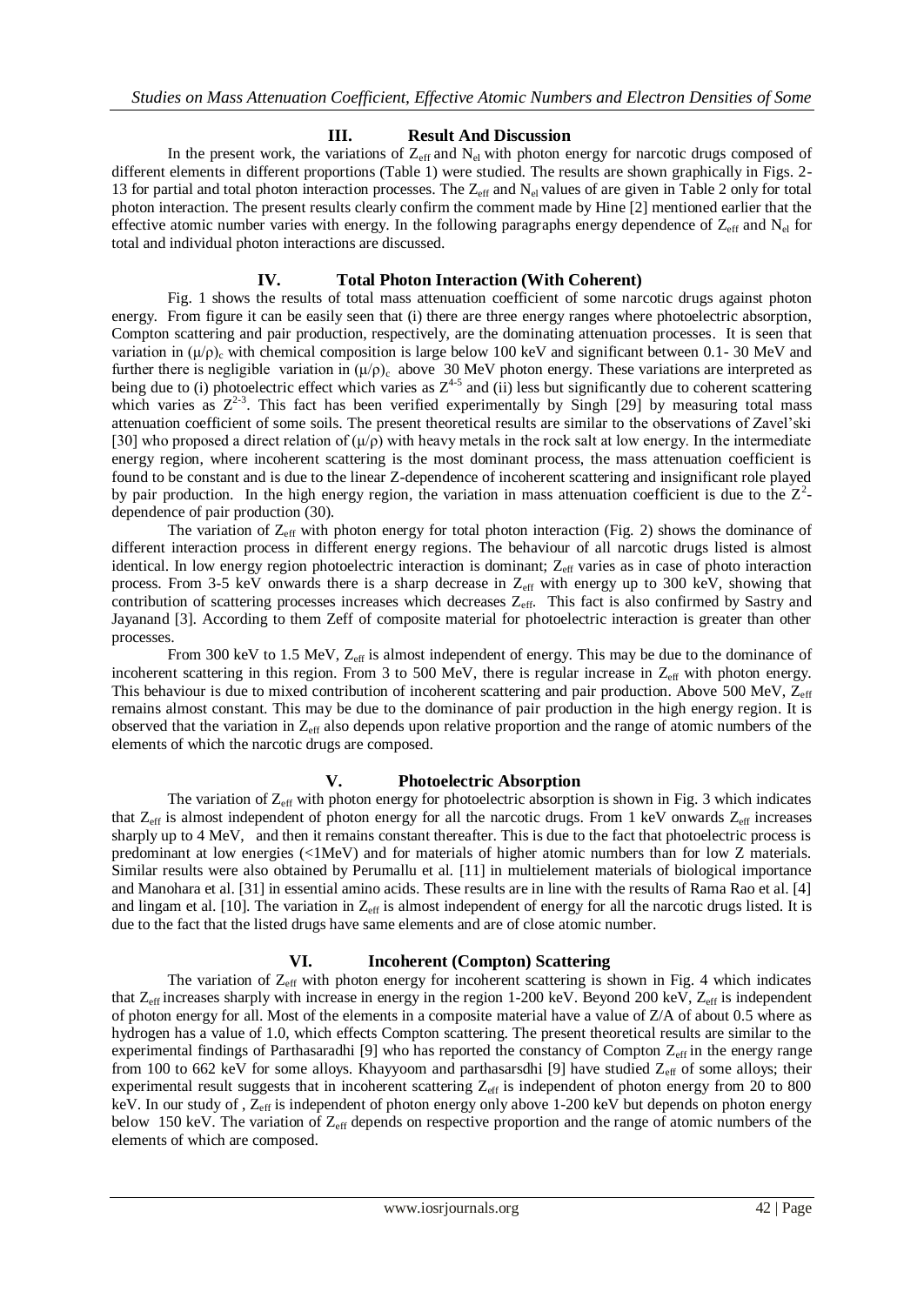#### **VII. Coherent (Rayleigh) Scattering.**

The variation of  $Z_{\text{eff}}$  with photon energy for coherent scattering is shown in Fig. 5. From figure it is clear that Z<sub>eff</sub> increases with increase in energy from 1–100 keV (Heroin, Cocaine, THC, CBD), 1–150 keV (Caffeine, THCV). From the upper limit onwards  $Z_{\text{eff}}$  remains constant with increase in energy i.e. independent of energy. El-Kateb and Abdul Hamid [33] have shown that in materials containing carbon, hydrogen, oxygen the effective atomic number tends to be constant as a function of energy. Our results are in good agreement with their results at higher energy but differ slightly at lower energy.

### **VIII. Pair Production (Nuclear Field)**

The variation of  $Z_{\text{eff}}$  with photon energy for pair production in nuclear field is shown in Fig. 6, which shows that Zeff slightly decreases with increase in photon energy from 1.25 to 4000 MeV and then it is almost independent of energy. It may be due to the fact that pair production in nuclear field is  $Z^2$  dependent.

#### **IX. Pair Production (Electric Field)**

The variation of  $Z_{\text{eff}}$  with photon energy for pair production in electric field is shown in Fig. 7. From figure it is clear that  $Z_{\text{eff}}$  is independent of photon energy from 3 keV to ~ 60 MeV. From 60 MeV onwards,  $Z_{\text{eff}}$ decreases with increase of photon energy up to  $15 \sim 60 \text{ GeV}$  and then it is independent of energy thereafter for all .

The variations of N<sub>el</sub> with photon energy in all the narcotic drugs for partial and total interaction processes are similar to that of  $Z_{\text{eff}}$  and can be explained on the similar manner as that of  $Z_{\text{eff}}$  and are shown in Figs.8-13.



Fig. 1 Variation of photon mass attenuation coefficient  $(\mu/\rho)$ <sub>c</sub> of narcotic drugs of Herion,(H) Cocaine(CO),Caffeine(CA), Tetrahydrocannabinol (THC), Cannabinol (CBD), Tetrahydrocannabivarin (THCV)



Fig.2 Variation of effective atomic number  $Z_{\text{eff}}$  of Narcotic drugs with photon energy for total photon interaction (with coherent).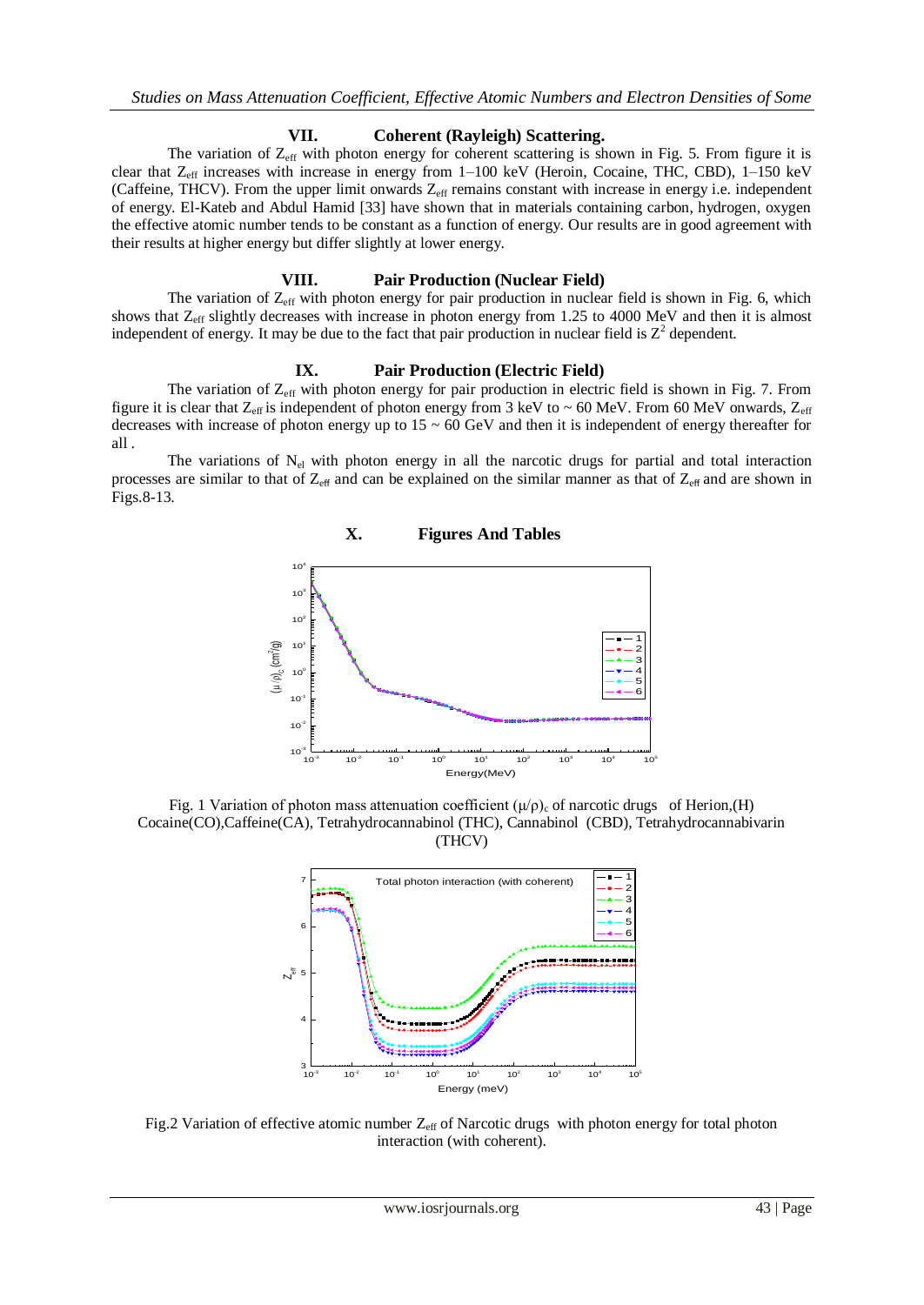

Fig. 3 Variation of effective atomic number  $Z_{\text{eff}}$  of narcotic drugs with photon energy for photoelectric absorption.



Fig. 4 Variation of effective atomic number  $Z_{eff}$  of narcotic drugs with photon energy for incoherent scattering.







Fig. 6 Variation of effective atomic number Z<sub>eff</sub> of narcotic drugs with photon energy for pair production in nuclear field



www.iosrjournals.org 44 | Page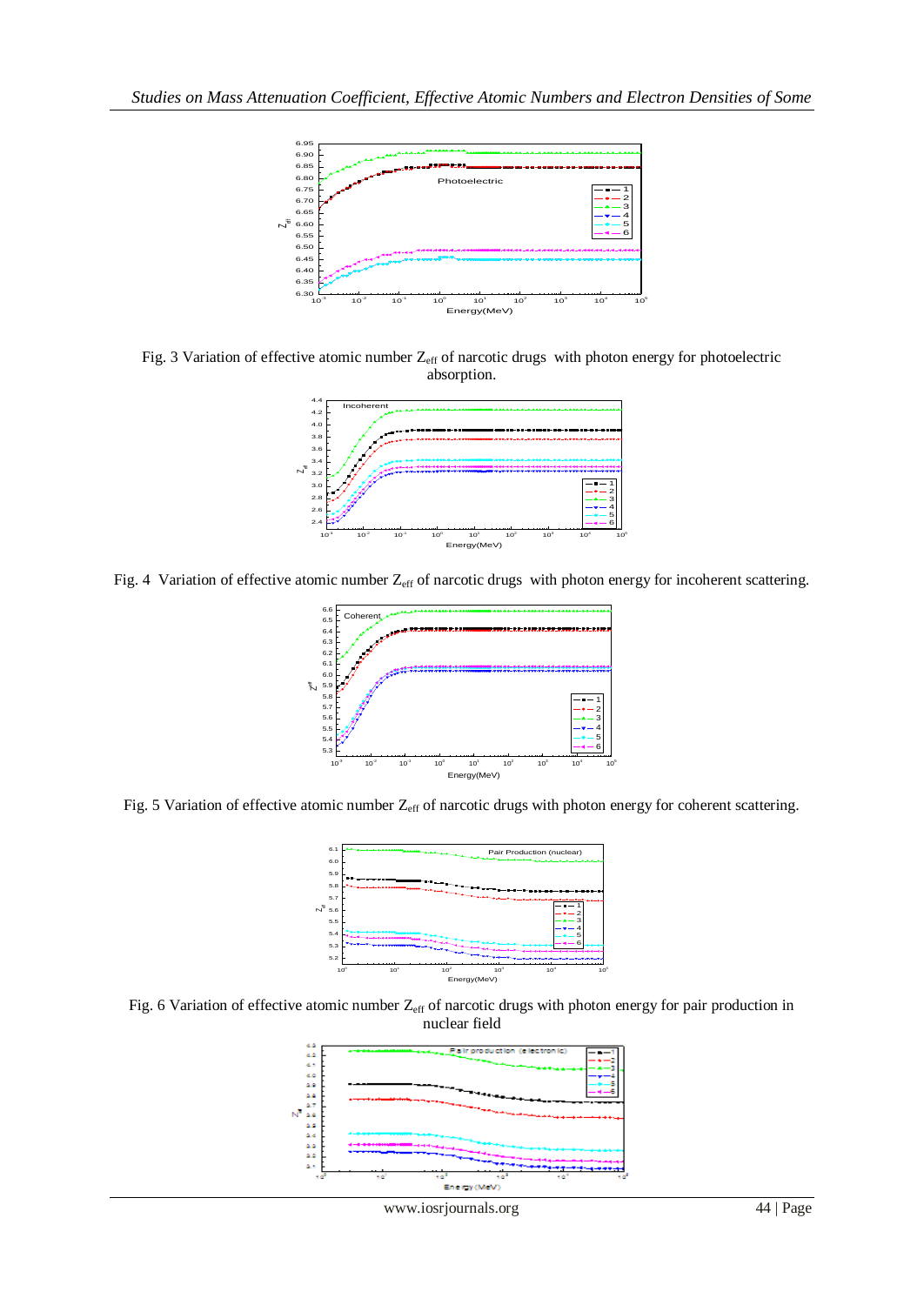

Fig. 7 Variation of effective atomic number Zeff of narcotic drugs with photon energy for pair production in electric field.



Fig. 8 Variation of effective electron density N<sub>el</sub> of narcotic drugs with photon energy for total photon interaction (with coherent).



Fig. 9 Variation of effective electron density  $N_{el}$  of narcotic drugs with photon energy for photoelectric absorption.



Fig. 10 Variation of effective electron density  $N_{el}$  of narcotic drugs with photon energy for incoherent scattering.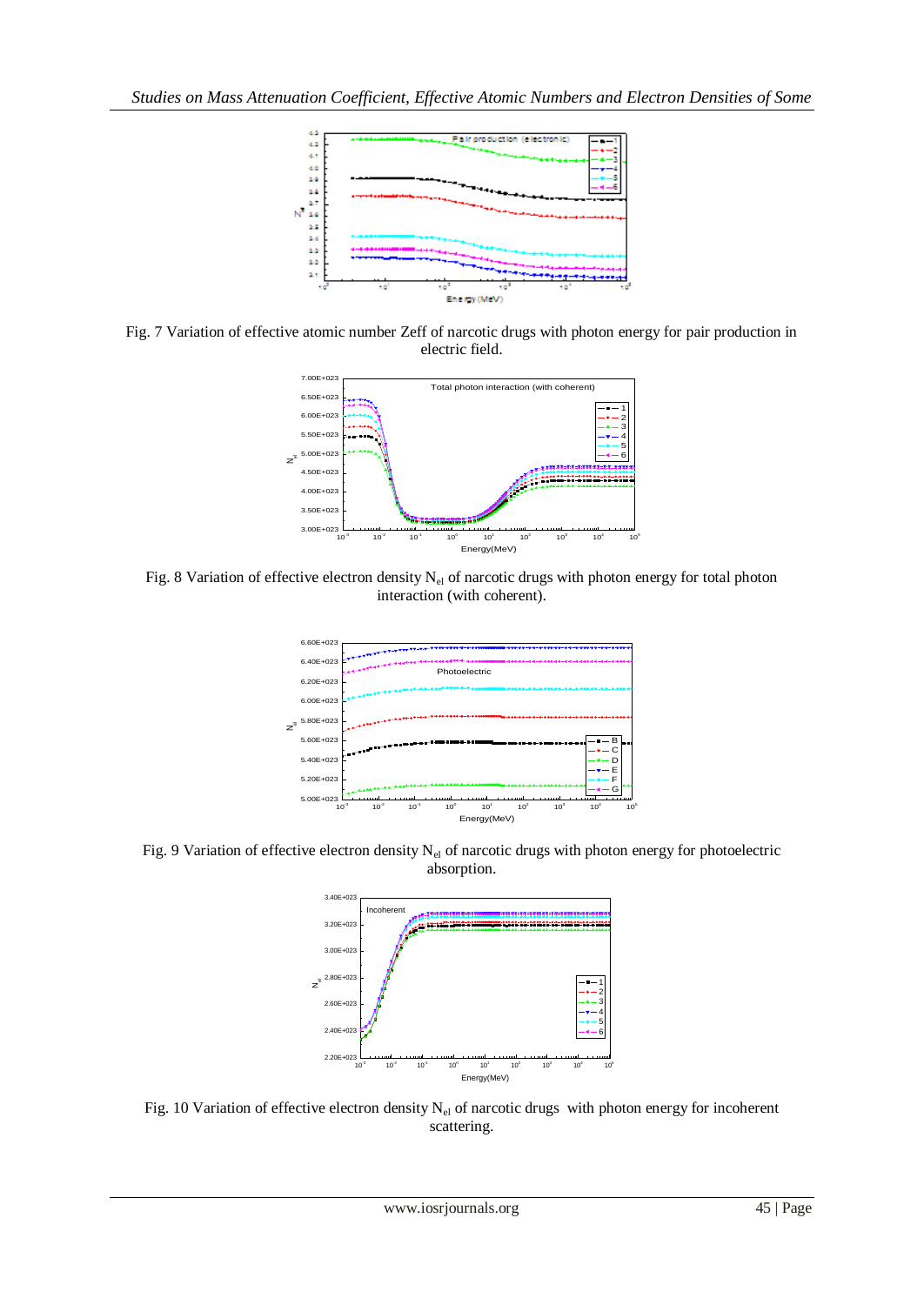

Fig. 11 Variation of effective electron density  $N_{el}$  of narcotic drugs with photon energy for coherent scattering.



Fig. 12 Variation of effective electron density N<sub>el</sub> of narcotic drugs with photon energy for pair production in nuclear field.



Fig. 13 Variation of effective electron density  $N_{el}$  of Narcotic drugs with photon energy for pair production in electric field.

| Heroin                        | $C_{21}H_{23}O_5N$ |
|-------------------------------|--------------------|
| Cocaine                       | $C_{17}H_{21}O_4N$ |
| Caffeine                      | $C_8H_{10}O_2N_4$  |
| Tetrahydrocannabinol(THC)     | $C_{21}H_{30}O_2$  |
| Cannabinol (CBD)              | $C_{21}H_{26}O_2$  |
| Tetrahydrocannabivarin (THCV) | $C_{19}H_{26}O_2$  |

Table 1The molecular formula of some narcotic drugs.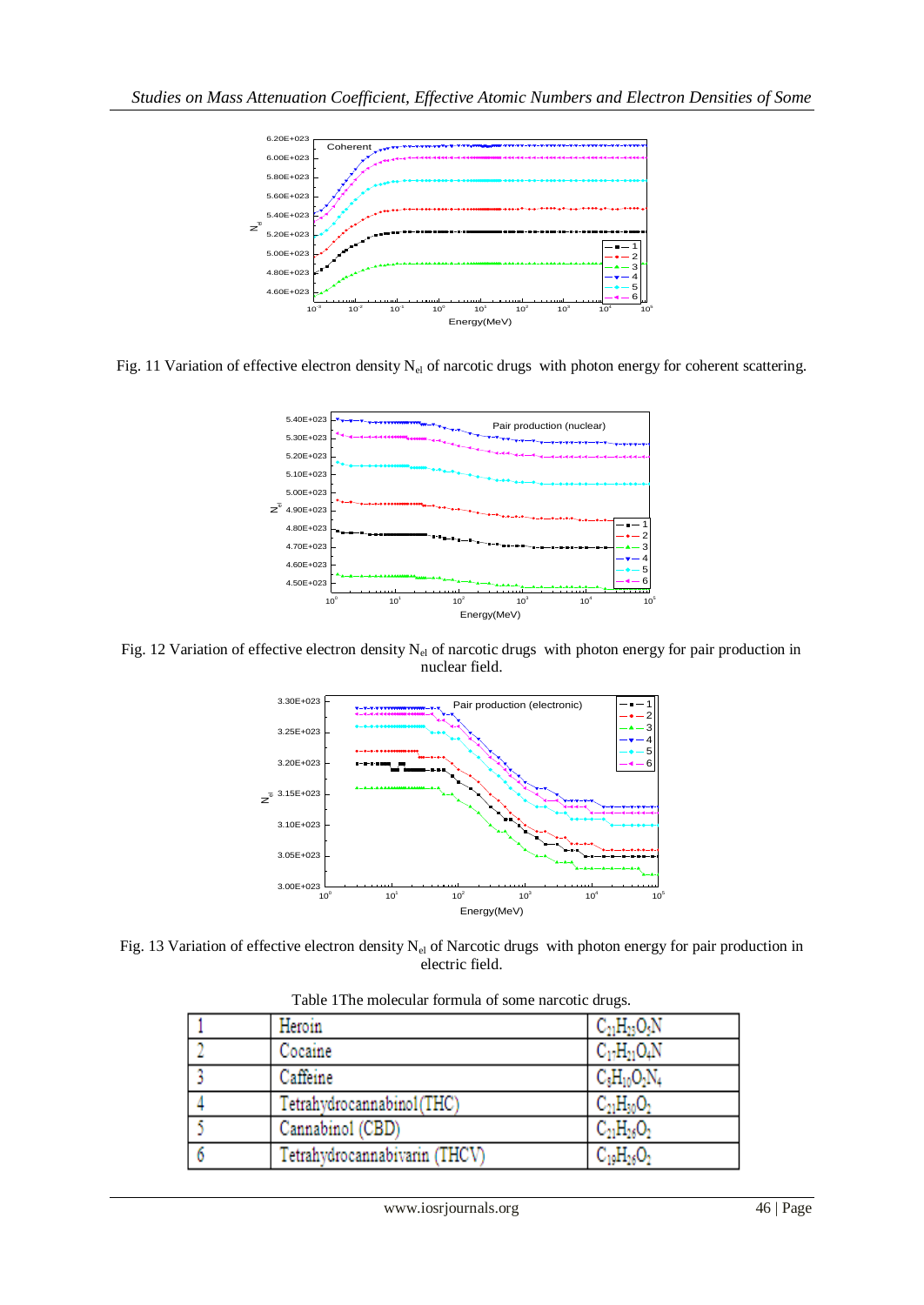| COCAINE<br>HEROIN<br>CAFFEINE<br>THC<br>THCV<br>HEROIN<br>COCAINE<br>CAFFEINE<br>THC<br>THCV<br>CBD<br>CBD<br>ENERGY<br>Na<br>Nш<br>Zur<br>Zue<br>Zue<br>Nш<br>Nш<br>Zue<br>7. a<br>Tres<br>Nш<br>Nш<br>6.27<br>6.67<br>5.05<br>1.00E-03<br>6.67<br>6.78<br>6.32<br>6.32<br>6.35<br>5.44<br>5.69<br>6.41<br>6.01<br>5.72<br>6.29<br>1.50E-03<br>6.7<br>6.7<br>6.8<br>6.34<br>6.34<br>6.37<br>5.46<br>5.06<br>6.43<br>6.03<br>6.71<br>5.73<br>5.07<br>2.00E-03<br>6.71<br>6.81<br>6.35<br>5.47<br>6.04<br>6.30<br>635<br>6.38<br>6.44<br>6.73<br>6.72<br>6.82<br>6.35<br>6.36<br>6.39<br>5.48<br>5.74<br>5.08<br>6.31<br>3.00E-03<br>6.45<br>6.04<br>6.30<br>4.00E-03<br>6.73<br>6.72<br>6.82<br>6.38<br>5.49<br>5.74<br>5.08<br>6.34<br>635<br>6.44<br>6.03<br>5.07<br>6.28<br>5.00E-03<br>6.72<br>6.71<br>5.48<br>6.81<br>6.32<br>6.33<br>6.35<br>5.73<br>6.41<br>6.01<br>6.24<br>6.00E-03<br>6.69<br>6.68<br>6.8<br>6.28<br>6.29<br>6.31<br>5.46<br>5.71<br>5.06<br>6.37<br>5.98<br>6.73<br>6.11<br>8.00E-03<br>6.61<br>6.59<br>6.14<br>6.17<br>6.18<br>5.39<br>5.62<br>5.01<br>6.23<br>5.86<br>1.00E-02<br>5.92<br>5.27<br>4.92<br>5.68<br>5.91<br>6.47<br>6.43<br>6.61<br>5.98<br>5.98<br>5.49<br>6.01<br>6.17<br>52<br>5.32<br>5.28<br>4.59<br>5.22<br>1.50E-02<br>5.93<br>5.85<br>4.83<br>4.99<br>5.28<br>5.06<br>4.56<br>2.00E-02<br>5.34<br>5.23<br>5.65<br>4.53<br>4.69<br>4.61<br>4.36<br>4.46<br>4.20<br>4.59<br>4.46<br>3.79<br>3.67<br>3.83<br>3.00E-02<br>4.58<br>4.44<br>4.93<br>3.79<br>3.98<br>3.88<br>3.74<br>3.85<br>3.78<br>3.55<br>4.6<br>3.52<br>3.7<br>3.6<br>3.47<br>3.51<br>3.43<br>3.57<br>3.52<br>4.00E-02<br>4.26<br>4.11<br>3.32<br>3.44<br>5.00E-02<br>3.96<br>4.46<br>3.59<br>3.48<br>3.36<br>3.38<br>3.45<br>3.41<br>4.12<br>3.4<br>3.53<br>3.32<br>3.26<br>3.38<br>6.00E-02<br>4.05<br>3.89<br>4.38<br>3.34<br>3.42<br>3.30<br>3.40<br>3.36<br>3.33<br>4.32<br>3.37<br>3.25<br>3.27<br>3.21<br>8.00E-02<br>3.98<br>3.83<br>33<br>3.48<br>3.35<br>3.31<br>3.25<br>3.31<br>1.00E-01<br>3.96<br>3.81<br>4.29<br>3.28<br>3.46<br>3.35<br>3.23<br>3.19<br>3.33<br>3.29<br>4.27<br>3.27<br>3.29<br>3.94<br>3.78<br>3.33<br>3.21<br>3.23<br>3.18<br>1.50E-01<br>3.26<br>3.44<br>3.31<br>4.26<br>3.33<br>3.22<br>3.27<br>3.29<br>2.00E-01<br>3.93<br>3.78<br>3.25<br>3.44<br>3.20<br>3.17<br>3.30<br>3.77<br>4.25<br>3.92<br>3.32<br>3.20<br>3.22<br>3.17<br>3.26<br>3.28<br>3.00E-01<br>3.25<br>3.43<br>3.30<br>3.92<br>3.77<br>4.25<br>3.25<br>3.43<br>3.32<br>3.22<br>3.28<br>4.00E-01<br>3.20<br>3.17<br>3.30<br>3.26<br>3.77<br>4.25<br>3.28<br>3.25<br>3.43<br>3.32<br>3.20<br>3.22<br>3.16<br>3.26<br>5.00E-01<br>3.92<br>3.30<br>3.22<br>3.28<br>3.92<br>3.77<br>4.25<br>3.32<br>3.20<br>6.00E-01<br>3.25<br>3.43<br>3.16<br>3.30<br>3.26<br>3.77<br>4.25<br>3.28<br>3.92<br>3.25<br>3.32<br>3.16<br>3.29<br>3.26<br>8.00E-01<br>3.43<br>3.20<br>3.22<br>3.77<br>4.25<br>3.22<br>3.28<br>$1.00E + 00$<br>3.92<br>3.25<br>3.43<br>3.32<br>3.20<br>3.16<br>3.29<br>3.26<br>3.77<br>4.25<br>$1.02E + 00$<br>3.92<br>3.25<br>3.32<br>3.20<br>3.22<br>3.26<br>3.28<br>3.43<br>3.16<br>3.29<br>1.25E+00<br>3.77<br>4.25<br>3.29<br>3.28<br>3.92<br>3.25<br>3.43<br>3.32<br>3.20<br>3.22<br>3.16<br>3.26<br>1.50E+00<br>3.92<br>3.77<br>4.25<br>3.25<br>3.43<br>3.32<br>3.20<br>3.22<br>3.30<br>3.28<br>3.17<br>3.26<br>3.29<br>3.93<br>3.78<br>4.26<br>3.20<br>3.22<br>3.27<br>2.00E+00<br>3.25<br>3.44<br>3.33<br>3.17<br>3.30<br>3.22<br>3.29<br>$2.04E + 00$<br>3.93<br>3.78<br>4.26<br>3.25<br>3.33<br>3.20<br>3.17<br>3.30<br>3.27<br>3.44<br>4.28<br>3.29<br>3.31<br>3.00E+00<br>3.95<br>3.8<br>3.27<br>3.35<br>3.22<br>3.24<br>3.19<br>3.32<br>3.46<br>4.31<br>3.25<br>3.27<br>3.21<br>3.34<br>3.98<br>3.83<br>3.3<br>3.49<br>3.38<br>3.35<br>3.31<br>4.00E+00<br>3.37<br>4.35<br>3.51<br>3.27<br>3.24<br>3.34<br>5.00E+00<br>4.02<br>3.86<br>3.33<br>3.41<br>3.30<br>3.38<br>3.9<br>4.38<br>3.55<br>3.33<br>3.26<br>3.37<br>$6.00E + 00$<br>4.05<br>3.36<br>3.44<br>3.30<br>3.41<br>3.40<br>4.42<br>3.39<br>3.58<br>3.47<br>3.36<br>3.29<br>3.40<br>3.43<br>7.00E+00<br>4.08<br>3.93<br>3.33<br>3.44<br>3.97<br>3.32<br>3.46<br>$8.00E + 00$<br>4.12<br>4.45<br>35<br>3.36<br>3.39<br>3.43<br>3.42<br>3.61<br>3.48<br>4<br>4.49<br>3.64<br>3.53<br>3.39<br>3.42<br>3.34<br>3.51<br>3.49<br>$9.00E + 00$<br>4.15<br>3.46<br>3.46<br>4.52<br>3.37<br>3.52<br>3.67<br>3.56<br>3.41<br>3.45<br>3.49<br>$1.00E + 01$<br>4.19<br>4.04<br>3.49<br>3.54<br>3.7<br>3.55<br>4.22<br>4.56<br>3.59<br>3.44<br>3.47<br>3.39<br>3.57<br>3.52<br>$1.10E + 01$<br>4.07<br>3.52<br>4.25<br>4.59<br>3.50<br>3.41<br>3.55<br>3.58<br>$1.20E + 01$<br>4.1<br>3.55<br>3.73<br>3.62<br>3.46<br>3.60<br>4.62<br>1.30E+01<br>4.28<br>3.57<br>3.76<br>3.65<br>3.49<br>3.53<br>3.44<br>3.63<br>3.57<br>3.61<br>4.13<br>$1.40E + 01$<br>3.79<br>3.51<br>3.60<br>3.64<br>4.31<br>3.68<br>3.55<br>3.46<br>4.16<br>4.65<br>3.6<br>$3.66$  <br>1.50E+01<br>4.34<br>4.19<br>4.67<br>3.54<br>3.58<br>3.48<br>3.66<br>3.63<br>3.81<br>3.71<br>3.68<br>3.63<br>4.7<br>4.22<br>3.73<br>3.50<br>$1.60E + 01$<br>4.36<br>3.65<br>3.84<br>3.56<br>3.60<br>3.71<br>3.65<br>3.69<br>3.70<br>3.74<br>1.80E+01<br>4.27<br>4.75<br>3.7<br>3.89<br>3.78<br>3.60<br>3.65<br>3.54<br>3.76<br>4.42<br>3.57<br>3.78<br>2.00E+01<br>4.46<br>4.32<br>4.8<br>3.75<br>3.93<br>3.83<br>3.64<br>3.69<br>3.81<br>3.74<br>3.87<br>3.73<br>3.78<br>2.20E+01<br>4.51<br>4.36<br>4.84<br>3.79<br>3.98<br>3.67<br>3.60<br>3.85<br>3.83<br>4.88<br>3.71<br>3.76<br>3.63<br>3.87<br>2.40E+01<br>4.55<br>4.41<br>3.83<br>4.02<br>3.91<br>3.89<br>3.82<br>4.92<br>3.79<br>$2.60E + 01$<br>4.58<br>4.44<br>3.87<br>4.05<br>3.95<br>3.74<br>3.66<br>3.93<br>3.85<br>3.90<br>3.77<br>2.80E+01<br>4.62<br>4.48<br>4.95<br>3.91<br>4.09<br>3.98<br>3.82<br>3.69<br>3.96<br>3.89<br>3.94<br>451<br>3.71<br>$3.00E + 01$<br>4.65<br>4.98<br>4.12<br>4.02<br>3.79<br>3.85<br>4.00<br>3.92<br>3.97<br>3.94<br>3.97<br>4.00E+01<br>4.78<br>4.65<br>5.11<br>4.07<br>4.25<br>4.15<br>3.90<br>3.80<br>4.13<br>4.04<br>4.10<br>4.74<br>52<br>4.34<br>4.25<br>3.97<br>4.05<br>3.87<br>4.23<br>4.13<br>4.20<br>5.00E+01<br>4.87<br>4.17<br>4.27<br>6.00E+01<br>5.26<br>4.24<br>4.32<br>4.11<br>3.92<br>4.20<br>4.94<br>4.82<br>4.41<br>4.03<br>4.31<br>4.20<br>3.98<br>4.29<br>$8.00E + 01$<br>5.04<br>4.92<br>535<br>4.51<br>4.42<br>4.41<br>4.37<br>4.34<br>4.11<br>4.57<br>4.25<br>4.03<br>$1.00E + 02$<br>-5.1<br>4.98<br>5.41<br>4.49<br>435<br>4.43<br>4.41<br>4.16<br>4.48<br>5.49<br>4.58<br>4.22<br>4.32<br>4.08<br>4.52<br>$1.50E + 02$<br>-5.18<br>5.06<br>45<br>4.66<br>4.57<br>4.43<br>5.22<br>5.11<br>5.52<br>4.25<br>4.11<br>4.57<br>2.00E+02<br>4.54<br>4.7<br>4.62<br>4.36<br>4.47<br>4.61<br>5.25<br>5,55<br>4.39<br>4.13<br>3.00E+02<br>5.14<br>4.58<br>4.74<br>4.66<br>4.28<br>4.65<br>4.51<br>4.60 |          | EFFECTIVE ATOMIC NUMBER (Ze) |      |      |     |      |      |  | Effective electron density (N <sub>o</sub> X10 <sup>22</sup> ) |      |      |      |      |      |  |
|---------------------------------------------------------------------------------------------------------------------------------------------------------------------------------------------------------------------------------------------------------------------------------------------------------------------------------------------------------------------------------------------------------------------------------------------------------------------------------------------------------------------------------------------------------------------------------------------------------------------------------------------------------------------------------------------------------------------------------------------------------------------------------------------------------------------------------------------------------------------------------------------------------------------------------------------------------------------------------------------------------------------------------------------------------------------------------------------------------------------------------------------------------------------------------------------------------------------------------------------------------------------------------------------------------------------------------------------------------------------------------------------------------------------------------------------------------------------------------------------------------------------------------------------------------------------------------------------------------------------------------------------------------------------------------------------------------------------------------------------------------------------------------------------------------------------------------------------------------------------------------------------------------------------------------------------------------------------------------------------------------------------------------------------------------------------------------------------------------------------------------------------------------------------------------------------------------------------------------------------------------------------------------------------------------------------------------------------------------------------------------------------------------------------------------------------------------------------------------------------------------------------------------------------------------------------------------------------------------------------------------------------------------------------------------------------------------------------------------------------------------------------------------------------------------------------------------------------------------------------------------------------------------------------------------------------------------------------------------------------------------------------------------------------------------------------------------------------------------------------------------------------------------------------------------------------------------------------------------------------------------------------------------------------------------------------------------------------------------------------------------------------------------------------------------------------------------------------------------------------------------------------------------------------------------------------------------------------------------------------------------------------------------------------------------------------------------------------------------------------------------------------------------------------------------------------------------------------------------------------------------------------------------------------------------------------------------------------------------------------------------------------------------------------------------------------------------------------------------------------------------------------------------------------------------------------------------------------------------------------------------------------------------------------------------------------------------------------------------------------------------------------------------------------------------------------------------------------------------------------------------------------------------------------------------------------------------------------------------------------------------------------------------------------------------------------------------------------------------------------------------------------------------------------------------------------------------------------------------------------------------------------------------------------------------------------------------------------------------------------------------------------------------------------------------------------------------------------------------------------------------------------------------------------------------------------------------------------------------------------------------------------------------------------------------------------------------------------------------------------------------------------------------------------------------------------------------------------------------------------------------------------------------------------------------------------------------------------------------------------------------------------------------------------------------------------------------------------------------------------------------------------------------------------------------------------------------------------------------------------------------------------------------------------------------------------------------------------------------------------------------------------------------------------------------------------------------------------------------------------------------------------------------------------------------------------------------------------------------------------------------------------------------------------------------------------------------------------------------------------------------------------------------------------------------------------------------------------------------------------------------------------------------------------------------------------------------------------------------------------------------------------------------------------------------------------------------------------------------------------------------------------------------------------------------------------------------------------------------------------------|----------|------------------------------|------|------|-----|------|------|--|----------------------------------------------------------------|------|------|------|------|------|--|
|                                                                                                                                                                                                                                                                                                                                                                                                                                                                                                                                                                                                                                                                                                                                                                                                                                                                                                                                                                                                                                                                                                                                                                                                                                                                                                                                                                                                                                                                                                                                                                                                                                                                                                                                                                                                                                                                                                                                                                                                                                                                                                                                                                                                                                                                                                                                                                                                                                                                                                                                                                                                                                                                                                                                                                                                                                                                                                                                                                                                                                                                                                                                                                                                                                                                                                                                                                                                                                                                                                                                                                                                                                                                                                                                                                                                                                                                                                                                                                                                                                                                                                                                                                                                                                                                                                                                                                                                                                                                                                                                                                                                                                                                                                                                                                                                                                                                                                                                                                                                                                                                                                                                                                                                                                                                                                                                                                                                                                                                                                                                                                                                                                                                                                                                                                                                                                                                                                                                                                                                                                                                                                                                                                                                                                                                                                                                                                                                                                                                                                                                                                                                                                                                                                                                                                                                                                                                           |          |                              |      |      |     |      |      |  |                                                                |      |      |      |      |      |  |
|                                                                                                                                                                                                                                                                                                                                                                                                                                                                                                                                                                                                                                                                                                                                                                                                                                                                                                                                                                                                                                                                                                                                                                                                                                                                                                                                                                                                                                                                                                                                                                                                                                                                                                                                                                                                                                                                                                                                                                                                                                                                                                                                                                                                                                                                                                                                                                                                                                                                                                                                                                                                                                                                                                                                                                                                                                                                                                                                                                                                                                                                                                                                                                                                                                                                                                                                                                                                                                                                                                                                                                                                                                                                                                                                                                                                                                                                                                                                                                                                                                                                                                                                                                                                                                                                                                                                                                                                                                                                                                                                                                                                                                                                                                                                                                                                                                                                                                                                                                                                                                                                                                                                                                                                                                                                                                                                                                                                                                                                                                                                                                                                                                                                                                                                                                                                                                                                                                                                                                                                                                                                                                                                                                                                                                                                                                                                                                                                                                                                                                                                                                                                                                                                                                                                                                                                                                                                           |          |                              |      |      |     |      |      |  |                                                                |      |      |      |      |      |  |
|                                                                                                                                                                                                                                                                                                                                                                                                                                                                                                                                                                                                                                                                                                                                                                                                                                                                                                                                                                                                                                                                                                                                                                                                                                                                                                                                                                                                                                                                                                                                                                                                                                                                                                                                                                                                                                                                                                                                                                                                                                                                                                                                                                                                                                                                                                                                                                                                                                                                                                                                                                                                                                                                                                                                                                                                                                                                                                                                                                                                                                                                                                                                                                                                                                                                                                                                                                                                                                                                                                                                                                                                                                                                                                                                                                                                                                                                                                                                                                                                                                                                                                                                                                                                                                                                                                                                                                                                                                                                                                                                                                                                                                                                                                                                                                                                                                                                                                                                                                                                                                                                                                                                                                                                                                                                                                                                                                                                                                                                                                                                                                                                                                                                                                                                                                                                                                                                                                                                                                                                                                                                                                                                                                                                                                                                                                                                                                                                                                                                                                                                                                                                                                                                                                                                                                                                                                                                           |          |                              |      |      |     |      |      |  |                                                                |      |      |      |      |      |  |
|                                                                                                                                                                                                                                                                                                                                                                                                                                                                                                                                                                                                                                                                                                                                                                                                                                                                                                                                                                                                                                                                                                                                                                                                                                                                                                                                                                                                                                                                                                                                                                                                                                                                                                                                                                                                                                                                                                                                                                                                                                                                                                                                                                                                                                                                                                                                                                                                                                                                                                                                                                                                                                                                                                                                                                                                                                                                                                                                                                                                                                                                                                                                                                                                                                                                                                                                                                                                                                                                                                                                                                                                                                                                                                                                                                                                                                                                                                                                                                                                                                                                                                                                                                                                                                                                                                                                                                                                                                                                                                                                                                                                                                                                                                                                                                                                                                                                                                                                                                                                                                                                                                                                                                                                                                                                                                                                                                                                                                                                                                                                                                                                                                                                                                                                                                                                                                                                                                                                                                                                                                                                                                                                                                                                                                                                                                                                                                                                                                                                                                                                                                                                                                                                                                                                                                                                                                                                           |          |                              |      |      |     |      |      |  |                                                                |      |      |      |      |      |  |
|                                                                                                                                                                                                                                                                                                                                                                                                                                                                                                                                                                                                                                                                                                                                                                                                                                                                                                                                                                                                                                                                                                                                                                                                                                                                                                                                                                                                                                                                                                                                                                                                                                                                                                                                                                                                                                                                                                                                                                                                                                                                                                                                                                                                                                                                                                                                                                                                                                                                                                                                                                                                                                                                                                                                                                                                                                                                                                                                                                                                                                                                                                                                                                                                                                                                                                                                                                                                                                                                                                                                                                                                                                                                                                                                                                                                                                                                                                                                                                                                                                                                                                                                                                                                                                                                                                                                                                                                                                                                                                                                                                                                                                                                                                                                                                                                                                                                                                                                                                                                                                                                                                                                                                                                                                                                                                                                                                                                                                                                                                                                                                                                                                                                                                                                                                                                                                                                                                                                                                                                                                                                                                                                                                                                                                                                                                                                                                                                                                                                                                                                                                                                                                                                                                                                                                                                                                                                           |          |                              |      |      |     |      |      |  |                                                                |      |      |      |      |      |  |
|                                                                                                                                                                                                                                                                                                                                                                                                                                                                                                                                                                                                                                                                                                                                                                                                                                                                                                                                                                                                                                                                                                                                                                                                                                                                                                                                                                                                                                                                                                                                                                                                                                                                                                                                                                                                                                                                                                                                                                                                                                                                                                                                                                                                                                                                                                                                                                                                                                                                                                                                                                                                                                                                                                                                                                                                                                                                                                                                                                                                                                                                                                                                                                                                                                                                                                                                                                                                                                                                                                                                                                                                                                                                                                                                                                                                                                                                                                                                                                                                                                                                                                                                                                                                                                                                                                                                                                                                                                                                                                                                                                                                                                                                                                                                                                                                                                                                                                                                                                                                                                                                                                                                                                                                                                                                                                                                                                                                                                                                                                                                                                                                                                                                                                                                                                                                                                                                                                                                                                                                                                                                                                                                                                                                                                                                                                                                                                                                                                                                                                                                                                                                                                                                                                                                                                                                                                                                           |          |                              |      |      |     |      |      |  |                                                                |      |      |      |      |      |  |
|                                                                                                                                                                                                                                                                                                                                                                                                                                                                                                                                                                                                                                                                                                                                                                                                                                                                                                                                                                                                                                                                                                                                                                                                                                                                                                                                                                                                                                                                                                                                                                                                                                                                                                                                                                                                                                                                                                                                                                                                                                                                                                                                                                                                                                                                                                                                                                                                                                                                                                                                                                                                                                                                                                                                                                                                                                                                                                                                                                                                                                                                                                                                                                                                                                                                                                                                                                                                                                                                                                                                                                                                                                                                                                                                                                                                                                                                                                                                                                                                                                                                                                                                                                                                                                                                                                                                                                                                                                                                                                                                                                                                                                                                                                                                                                                                                                                                                                                                                                                                                                                                                                                                                                                                                                                                                                                                                                                                                                                                                                                                                                                                                                                                                                                                                                                                                                                                                                                                                                                                                                                                                                                                                                                                                                                                                                                                                                                                                                                                                                                                                                                                                                                                                                                                                                                                                                                                           |          |                              |      |      |     |      |      |  |                                                                |      |      |      |      |      |  |
|                                                                                                                                                                                                                                                                                                                                                                                                                                                                                                                                                                                                                                                                                                                                                                                                                                                                                                                                                                                                                                                                                                                                                                                                                                                                                                                                                                                                                                                                                                                                                                                                                                                                                                                                                                                                                                                                                                                                                                                                                                                                                                                                                                                                                                                                                                                                                                                                                                                                                                                                                                                                                                                                                                                                                                                                                                                                                                                                                                                                                                                                                                                                                                                                                                                                                                                                                                                                                                                                                                                                                                                                                                                                                                                                                                                                                                                                                                                                                                                                                                                                                                                                                                                                                                                                                                                                                                                                                                                                                                                                                                                                                                                                                                                                                                                                                                                                                                                                                                                                                                                                                                                                                                                                                                                                                                                                                                                                                                                                                                                                                                                                                                                                                                                                                                                                                                                                                                                                                                                                                                                                                                                                                                                                                                                                                                                                                                                                                                                                                                                                                                                                                                                                                                                                                                                                                                                                           |          |                              |      |      |     |      |      |  |                                                                |      |      |      |      |      |  |
|                                                                                                                                                                                                                                                                                                                                                                                                                                                                                                                                                                                                                                                                                                                                                                                                                                                                                                                                                                                                                                                                                                                                                                                                                                                                                                                                                                                                                                                                                                                                                                                                                                                                                                                                                                                                                                                                                                                                                                                                                                                                                                                                                                                                                                                                                                                                                                                                                                                                                                                                                                                                                                                                                                                                                                                                                                                                                                                                                                                                                                                                                                                                                                                                                                                                                                                                                                                                                                                                                                                                                                                                                                                                                                                                                                                                                                                                                                                                                                                                                                                                                                                                                                                                                                                                                                                                                                                                                                                                                                                                                                                                                                                                                                                                                                                                                                                                                                                                                                                                                                                                                                                                                                                                                                                                                                                                                                                                                                                                                                                                                                                                                                                                                                                                                                                                                                                                                                                                                                                                                                                                                                                                                                                                                                                                                                                                                                                                                                                                                                                                                                                                                                                                                                                                                                                                                                                                           |          |                              |      |      |     |      |      |  |                                                                |      |      |      |      |      |  |
|                                                                                                                                                                                                                                                                                                                                                                                                                                                                                                                                                                                                                                                                                                                                                                                                                                                                                                                                                                                                                                                                                                                                                                                                                                                                                                                                                                                                                                                                                                                                                                                                                                                                                                                                                                                                                                                                                                                                                                                                                                                                                                                                                                                                                                                                                                                                                                                                                                                                                                                                                                                                                                                                                                                                                                                                                                                                                                                                                                                                                                                                                                                                                                                                                                                                                                                                                                                                                                                                                                                                                                                                                                                                                                                                                                                                                                                                                                                                                                                                                                                                                                                                                                                                                                                                                                                                                                                                                                                                                                                                                                                                                                                                                                                                                                                                                                                                                                                                                                                                                                                                                                                                                                                                                                                                                                                                                                                                                                                                                                                                                                                                                                                                                                                                                                                                                                                                                                                                                                                                                                                                                                                                                                                                                                                                                                                                                                                                                                                                                                                                                                                                                                                                                                                                                                                                                                                                           |          |                              |      |      |     |      |      |  |                                                                |      |      |      |      |      |  |
|                                                                                                                                                                                                                                                                                                                                                                                                                                                                                                                                                                                                                                                                                                                                                                                                                                                                                                                                                                                                                                                                                                                                                                                                                                                                                                                                                                                                                                                                                                                                                                                                                                                                                                                                                                                                                                                                                                                                                                                                                                                                                                                                                                                                                                                                                                                                                                                                                                                                                                                                                                                                                                                                                                                                                                                                                                                                                                                                                                                                                                                                                                                                                                                                                                                                                                                                                                                                                                                                                                                                                                                                                                                                                                                                                                                                                                                                                                                                                                                                                                                                                                                                                                                                                                                                                                                                                                                                                                                                                                                                                                                                                                                                                                                                                                                                                                                                                                                                                                                                                                                                                                                                                                                                                                                                                                                                                                                                                                                                                                                                                                                                                                                                                                                                                                                                                                                                                                                                                                                                                                                                                                                                                                                                                                                                                                                                                                                                                                                                                                                                                                                                                                                                                                                                                                                                                                                                           |          |                              |      |      |     |      |      |  |                                                                |      |      |      |      |      |  |
|                                                                                                                                                                                                                                                                                                                                                                                                                                                                                                                                                                                                                                                                                                                                                                                                                                                                                                                                                                                                                                                                                                                                                                                                                                                                                                                                                                                                                                                                                                                                                                                                                                                                                                                                                                                                                                                                                                                                                                                                                                                                                                                                                                                                                                                                                                                                                                                                                                                                                                                                                                                                                                                                                                                                                                                                                                                                                                                                                                                                                                                                                                                                                                                                                                                                                                                                                                                                                                                                                                                                                                                                                                                                                                                                                                                                                                                                                                                                                                                                                                                                                                                                                                                                                                                                                                                                                                                                                                                                                                                                                                                                                                                                                                                                                                                                                                                                                                                                                                                                                                                                                                                                                                                                                                                                                                                                                                                                                                                                                                                                                                                                                                                                                                                                                                                                                                                                                                                                                                                                                                                                                                                                                                                                                                                                                                                                                                                                                                                                                                                                                                                                                                                                                                                                                                                                                                                                           |          |                              |      |      |     |      |      |  |                                                                |      |      |      |      |      |  |
|                                                                                                                                                                                                                                                                                                                                                                                                                                                                                                                                                                                                                                                                                                                                                                                                                                                                                                                                                                                                                                                                                                                                                                                                                                                                                                                                                                                                                                                                                                                                                                                                                                                                                                                                                                                                                                                                                                                                                                                                                                                                                                                                                                                                                                                                                                                                                                                                                                                                                                                                                                                                                                                                                                                                                                                                                                                                                                                                                                                                                                                                                                                                                                                                                                                                                                                                                                                                                                                                                                                                                                                                                                                                                                                                                                                                                                                                                                                                                                                                                                                                                                                                                                                                                                                                                                                                                                                                                                                                                                                                                                                                                                                                                                                                                                                                                                                                                                                                                                                                                                                                                                                                                                                                                                                                                                                                                                                                                                                                                                                                                                                                                                                                                                                                                                                                                                                                                                                                                                                                                                                                                                                                                                                                                                                                                                                                                                                                                                                                                                                                                                                                                                                                                                                                                                                                                                                                           |          |                              |      |      |     |      |      |  |                                                                |      |      |      |      |      |  |
|                                                                                                                                                                                                                                                                                                                                                                                                                                                                                                                                                                                                                                                                                                                                                                                                                                                                                                                                                                                                                                                                                                                                                                                                                                                                                                                                                                                                                                                                                                                                                                                                                                                                                                                                                                                                                                                                                                                                                                                                                                                                                                                                                                                                                                                                                                                                                                                                                                                                                                                                                                                                                                                                                                                                                                                                                                                                                                                                                                                                                                                                                                                                                                                                                                                                                                                                                                                                                                                                                                                                                                                                                                                                                                                                                                                                                                                                                                                                                                                                                                                                                                                                                                                                                                                                                                                                                                                                                                                                                                                                                                                                                                                                                                                                                                                                                                                                                                                                                                                                                                                                                                                                                                                                                                                                                                                                                                                                                                                                                                                                                                                                                                                                                                                                                                                                                                                                                                                                                                                                                                                                                                                                                                                                                                                                                                                                                                                                                                                                                                                                                                                                                                                                                                                                                                                                                                                                           |          |                              |      |      |     |      |      |  |                                                                |      |      |      |      |      |  |
|                                                                                                                                                                                                                                                                                                                                                                                                                                                                                                                                                                                                                                                                                                                                                                                                                                                                                                                                                                                                                                                                                                                                                                                                                                                                                                                                                                                                                                                                                                                                                                                                                                                                                                                                                                                                                                                                                                                                                                                                                                                                                                                                                                                                                                                                                                                                                                                                                                                                                                                                                                                                                                                                                                                                                                                                                                                                                                                                                                                                                                                                                                                                                                                                                                                                                                                                                                                                                                                                                                                                                                                                                                                                                                                                                                                                                                                                                                                                                                                                                                                                                                                                                                                                                                                                                                                                                                                                                                                                                                                                                                                                                                                                                                                                                                                                                                                                                                                                                                                                                                                                                                                                                                                                                                                                                                                                                                                                                                                                                                                                                                                                                                                                                                                                                                                                                                                                                                                                                                                                                                                                                                                                                                                                                                                                                                                                                                                                                                                                                                                                                                                                                                                                                                                                                                                                                                                                           |          |                              |      |      |     |      |      |  |                                                                |      |      |      |      |      |  |
|                                                                                                                                                                                                                                                                                                                                                                                                                                                                                                                                                                                                                                                                                                                                                                                                                                                                                                                                                                                                                                                                                                                                                                                                                                                                                                                                                                                                                                                                                                                                                                                                                                                                                                                                                                                                                                                                                                                                                                                                                                                                                                                                                                                                                                                                                                                                                                                                                                                                                                                                                                                                                                                                                                                                                                                                                                                                                                                                                                                                                                                                                                                                                                                                                                                                                                                                                                                                                                                                                                                                                                                                                                                                                                                                                                                                                                                                                                                                                                                                                                                                                                                                                                                                                                                                                                                                                                                                                                                                                                                                                                                                                                                                                                                                                                                                                                                                                                                                                                                                                                                                                                                                                                                                                                                                                                                                                                                                                                                                                                                                                                                                                                                                                                                                                                                                                                                                                                                                                                                                                                                                                                                                                                                                                                                                                                                                                                                                                                                                                                                                                                                                                                                                                                                                                                                                                                                                           |          |                              |      |      |     |      |      |  |                                                                |      |      |      |      |      |  |
|                                                                                                                                                                                                                                                                                                                                                                                                                                                                                                                                                                                                                                                                                                                                                                                                                                                                                                                                                                                                                                                                                                                                                                                                                                                                                                                                                                                                                                                                                                                                                                                                                                                                                                                                                                                                                                                                                                                                                                                                                                                                                                                                                                                                                                                                                                                                                                                                                                                                                                                                                                                                                                                                                                                                                                                                                                                                                                                                                                                                                                                                                                                                                                                                                                                                                                                                                                                                                                                                                                                                                                                                                                                                                                                                                                                                                                                                                                                                                                                                                                                                                                                                                                                                                                                                                                                                                                                                                                                                                                                                                                                                                                                                                                                                                                                                                                                                                                                                                                                                                                                                                                                                                                                                                                                                                                                                                                                                                                                                                                                                                                                                                                                                                                                                                                                                                                                                                                                                                                                                                                                                                                                                                                                                                                                                                                                                                                                                                                                                                                                                                                                                                                                                                                                                                                                                                                                                           |          |                              |      |      |     |      |      |  |                                                                |      |      |      |      |      |  |
|                                                                                                                                                                                                                                                                                                                                                                                                                                                                                                                                                                                                                                                                                                                                                                                                                                                                                                                                                                                                                                                                                                                                                                                                                                                                                                                                                                                                                                                                                                                                                                                                                                                                                                                                                                                                                                                                                                                                                                                                                                                                                                                                                                                                                                                                                                                                                                                                                                                                                                                                                                                                                                                                                                                                                                                                                                                                                                                                                                                                                                                                                                                                                                                                                                                                                                                                                                                                                                                                                                                                                                                                                                                                                                                                                                                                                                                                                                                                                                                                                                                                                                                                                                                                                                                                                                                                                                                                                                                                                                                                                                                                                                                                                                                                                                                                                                                                                                                                                                                                                                                                                                                                                                                                                                                                                                                                                                                                                                                                                                                                                                                                                                                                                                                                                                                                                                                                                                                                                                                                                                                                                                                                                                                                                                                                                                                                                                                                                                                                                                                                                                                                                                                                                                                                                                                                                                                                           |          |                              |      |      |     |      |      |  |                                                                |      |      |      |      |      |  |
|                                                                                                                                                                                                                                                                                                                                                                                                                                                                                                                                                                                                                                                                                                                                                                                                                                                                                                                                                                                                                                                                                                                                                                                                                                                                                                                                                                                                                                                                                                                                                                                                                                                                                                                                                                                                                                                                                                                                                                                                                                                                                                                                                                                                                                                                                                                                                                                                                                                                                                                                                                                                                                                                                                                                                                                                                                                                                                                                                                                                                                                                                                                                                                                                                                                                                                                                                                                                                                                                                                                                                                                                                                                                                                                                                                                                                                                                                                                                                                                                                                                                                                                                                                                                                                                                                                                                                                                                                                                                                                                                                                                                                                                                                                                                                                                                                                                                                                                                                                                                                                                                                                                                                                                                                                                                                                                                                                                                                                                                                                                                                                                                                                                                                                                                                                                                                                                                                                                                                                                                                                                                                                                                                                                                                                                                                                                                                                                                                                                                                                                                                                                                                                                                                                                                                                                                                                                                           |          |                              |      |      |     |      |      |  |                                                                |      |      |      |      |      |  |
|                                                                                                                                                                                                                                                                                                                                                                                                                                                                                                                                                                                                                                                                                                                                                                                                                                                                                                                                                                                                                                                                                                                                                                                                                                                                                                                                                                                                                                                                                                                                                                                                                                                                                                                                                                                                                                                                                                                                                                                                                                                                                                                                                                                                                                                                                                                                                                                                                                                                                                                                                                                                                                                                                                                                                                                                                                                                                                                                                                                                                                                                                                                                                                                                                                                                                                                                                                                                                                                                                                                                                                                                                                                                                                                                                                                                                                                                                                                                                                                                                                                                                                                                                                                                                                                                                                                                                                                                                                                                                                                                                                                                                                                                                                                                                                                                                                                                                                                                                                                                                                                                                                                                                                                                                                                                                                                                                                                                                                                                                                                                                                                                                                                                                                                                                                                                                                                                                                                                                                                                                                                                                                                                                                                                                                                                                                                                                                                                                                                                                                                                                                                                                                                                                                                                                                                                                                                                           |          |                              |      |      |     |      |      |  |                                                                |      |      |      |      |      |  |
|                                                                                                                                                                                                                                                                                                                                                                                                                                                                                                                                                                                                                                                                                                                                                                                                                                                                                                                                                                                                                                                                                                                                                                                                                                                                                                                                                                                                                                                                                                                                                                                                                                                                                                                                                                                                                                                                                                                                                                                                                                                                                                                                                                                                                                                                                                                                                                                                                                                                                                                                                                                                                                                                                                                                                                                                                                                                                                                                                                                                                                                                                                                                                                                                                                                                                                                                                                                                                                                                                                                                                                                                                                                                                                                                                                                                                                                                                                                                                                                                                                                                                                                                                                                                                                                                                                                                                                                                                                                                                                                                                                                                                                                                                                                                                                                                                                                                                                                                                                                                                                                                                                                                                                                                                                                                                                                                                                                                                                                                                                                                                                                                                                                                                                                                                                                                                                                                                                                                                                                                                                                                                                                                                                                                                                                                                                                                                                                                                                                                                                                                                                                                                                                                                                                                                                                                                                                                           |          |                              |      |      |     |      |      |  |                                                                |      |      |      |      |      |  |
|                                                                                                                                                                                                                                                                                                                                                                                                                                                                                                                                                                                                                                                                                                                                                                                                                                                                                                                                                                                                                                                                                                                                                                                                                                                                                                                                                                                                                                                                                                                                                                                                                                                                                                                                                                                                                                                                                                                                                                                                                                                                                                                                                                                                                                                                                                                                                                                                                                                                                                                                                                                                                                                                                                                                                                                                                                                                                                                                                                                                                                                                                                                                                                                                                                                                                                                                                                                                                                                                                                                                                                                                                                                                                                                                                                                                                                                                                                                                                                                                                                                                                                                                                                                                                                                                                                                                                                                                                                                                                                                                                                                                                                                                                                                                                                                                                                                                                                                                                                                                                                                                                                                                                                                                                                                                                                                                                                                                                                                                                                                                                                                                                                                                                                                                                                                                                                                                                                                                                                                                                                                                                                                                                                                                                                                                                                                                                                                                                                                                                                                                                                                                                                                                                                                                                                                                                                                                           |          |                              |      |      |     |      |      |  |                                                                |      |      |      |      |      |  |
|                                                                                                                                                                                                                                                                                                                                                                                                                                                                                                                                                                                                                                                                                                                                                                                                                                                                                                                                                                                                                                                                                                                                                                                                                                                                                                                                                                                                                                                                                                                                                                                                                                                                                                                                                                                                                                                                                                                                                                                                                                                                                                                                                                                                                                                                                                                                                                                                                                                                                                                                                                                                                                                                                                                                                                                                                                                                                                                                                                                                                                                                                                                                                                                                                                                                                                                                                                                                                                                                                                                                                                                                                                                                                                                                                                                                                                                                                                                                                                                                                                                                                                                                                                                                                                                                                                                                                                                                                                                                                                                                                                                                                                                                                                                                                                                                                                                                                                                                                                                                                                                                                                                                                                                                                                                                                                                                                                                                                                                                                                                                                                                                                                                                                                                                                                                                                                                                                                                                                                                                                                                                                                                                                                                                                                                                                                                                                                                                                                                                                                                                                                                                                                                                                                                                                                                                                                                                           |          |                              |      |      |     |      |      |  |                                                                |      |      |      |      |      |  |
|                                                                                                                                                                                                                                                                                                                                                                                                                                                                                                                                                                                                                                                                                                                                                                                                                                                                                                                                                                                                                                                                                                                                                                                                                                                                                                                                                                                                                                                                                                                                                                                                                                                                                                                                                                                                                                                                                                                                                                                                                                                                                                                                                                                                                                                                                                                                                                                                                                                                                                                                                                                                                                                                                                                                                                                                                                                                                                                                                                                                                                                                                                                                                                                                                                                                                                                                                                                                                                                                                                                                                                                                                                                                                                                                                                                                                                                                                                                                                                                                                                                                                                                                                                                                                                                                                                                                                                                                                                                                                                                                                                                                                                                                                                                                                                                                                                                                                                                                                                                                                                                                                                                                                                                                                                                                                                                                                                                                                                                                                                                                                                                                                                                                                                                                                                                                                                                                                                                                                                                                                                                                                                                                                                                                                                                                                                                                                                                                                                                                                                                                                                                                                                                                                                                                                                                                                                                                           |          |                              |      |      |     |      |      |  |                                                                |      |      |      |      |      |  |
|                                                                                                                                                                                                                                                                                                                                                                                                                                                                                                                                                                                                                                                                                                                                                                                                                                                                                                                                                                                                                                                                                                                                                                                                                                                                                                                                                                                                                                                                                                                                                                                                                                                                                                                                                                                                                                                                                                                                                                                                                                                                                                                                                                                                                                                                                                                                                                                                                                                                                                                                                                                                                                                                                                                                                                                                                                                                                                                                                                                                                                                                                                                                                                                                                                                                                                                                                                                                                                                                                                                                                                                                                                                                                                                                                                                                                                                                                                                                                                                                                                                                                                                                                                                                                                                                                                                                                                                                                                                                                                                                                                                                                                                                                                                                                                                                                                                                                                                                                                                                                                                                                                                                                                                                                                                                                                                                                                                                                                                                                                                                                                                                                                                                                                                                                                                                                                                                                                                                                                                                                                                                                                                                                                                                                                                                                                                                                                                                                                                                                                                                                                                                                                                                                                                                                                                                                                                                           |          |                              |      |      |     |      |      |  |                                                                |      |      |      |      |      |  |
|                                                                                                                                                                                                                                                                                                                                                                                                                                                                                                                                                                                                                                                                                                                                                                                                                                                                                                                                                                                                                                                                                                                                                                                                                                                                                                                                                                                                                                                                                                                                                                                                                                                                                                                                                                                                                                                                                                                                                                                                                                                                                                                                                                                                                                                                                                                                                                                                                                                                                                                                                                                                                                                                                                                                                                                                                                                                                                                                                                                                                                                                                                                                                                                                                                                                                                                                                                                                                                                                                                                                                                                                                                                                                                                                                                                                                                                                                                                                                                                                                                                                                                                                                                                                                                                                                                                                                                                                                                                                                                                                                                                                                                                                                                                                                                                                                                                                                                                                                                                                                                                                                                                                                                                                                                                                                                                                                                                                                                                                                                                                                                                                                                                                                                                                                                                                                                                                                                                                                                                                                                                                                                                                                                                                                                                                                                                                                                                                                                                                                                                                                                                                                                                                                                                                                                                                                                                                           |          |                              |      |      |     |      |      |  |                                                                |      |      |      |      |      |  |
|                                                                                                                                                                                                                                                                                                                                                                                                                                                                                                                                                                                                                                                                                                                                                                                                                                                                                                                                                                                                                                                                                                                                                                                                                                                                                                                                                                                                                                                                                                                                                                                                                                                                                                                                                                                                                                                                                                                                                                                                                                                                                                                                                                                                                                                                                                                                                                                                                                                                                                                                                                                                                                                                                                                                                                                                                                                                                                                                                                                                                                                                                                                                                                                                                                                                                                                                                                                                                                                                                                                                                                                                                                                                                                                                                                                                                                                                                                                                                                                                                                                                                                                                                                                                                                                                                                                                                                                                                                                                                                                                                                                                                                                                                                                                                                                                                                                                                                                                                                                                                                                                                                                                                                                                                                                                                                                                                                                                                                                                                                                                                                                                                                                                                                                                                                                                                                                                                                                                                                                                                                                                                                                                                                                                                                                                                                                                                                                                                                                                                                                                                                                                                                                                                                                                                                                                                                                                           |          |                              |      |      |     |      |      |  |                                                                |      |      |      |      |      |  |
|                                                                                                                                                                                                                                                                                                                                                                                                                                                                                                                                                                                                                                                                                                                                                                                                                                                                                                                                                                                                                                                                                                                                                                                                                                                                                                                                                                                                                                                                                                                                                                                                                                                                                                                                                                                                                                                                                                                                                                                                                                                                                                                                                                                                                                                                                                                                                                                                                                                                                                                                                                                                                                                                                                                                                                                                                                                                                                                                                                                                                                                                                                                                                                                                                                                                                                                                                                                                                                                                                                                                                                                                                                                                                                                                                                                                                                                                                                                                                                                                                                                                                                                                                                                                                                                                                                                                                                                                                                                                                                                                                                                                                                                                                                                                                                                                                                                                                                                                                                                                                                                                                                                                                                                                                                                                                                                                                                                                                                                                                                                                                                                                                                                                                                                                                                                                                                                                                                                                                                                                                                                                                                                                                                                                                                                                                                                                                                                                                                                                                                                                                                                                                                                                                                                                                                                                                                                                           |          |                              |      |      |     |      |      |  |                                                                |      |      |      |      |      |  |
|                                                                                                                                                                                                                                                                                                                                                                                                                                                                                                                                                                                                                                                                                                                                                                                                                                                                                                                                                                                                                                                                                                                                                                                                                                                                                                                                                                                                                                                                                                                                                                                                                                                                                                                                                                                                                                                                                                                                                                                                                                                                                                                                                                                                                                                                                                                                                                                                                                                                                                                                                                                                                                                                                                                                                                                                                                                                                                                                                                                                                                                                                                                                                                                                                                                                                                                                                                                                                                                                                                                                                                                                                                                                                                                                                                                                                                                                                                                                                                                                                                                                                                                                                                                                                                                                                                                                                                                                                                                                                                                                                                                                                                                                                                                                                                                                                                                                                                                                                                                                                                                                                                                                                                                                                                                                                                                                                                                                                                                                                                                                                                                                                                                                                                                                                                                                                                                                                                                                                                                                                                                                                                                                                                                                                                                                                                                                                                                                                                                                                                                                                                                                                                                                                                                                                                                                                                                                           |          |                              |      |      |     |      |      |  |                                                                |      |      |      |      |      |  |
|                                                                                                                                                                                                                                                                                                                                                                                                                                                                                                                                                                                                                                                                                                                                                                                                                                                                                                                                                                                                                                                                                                                                                                                                                                                                                                                                                                                                                                                                                                                                                                                                                                                                                                                                                                                                                                                                                                                                                                                                                                                                                                                                                                                                                                                                                                                                                                                                                                                                                                                                                                                                                                                                                                                                                                                                                                                                                                                                                                                                                                                                                                                                                                                                                                                                                                                                                                                                                                                                                                                                                                                                                                                                                                                                                                                                                                                                                                                                                                                                                                                                                                                                                                                                                                                                                                                                                                                                                                                                                                                                                                                                                                                                                                                                                                                                                                                                                                                                                                                                                                                                                                                                                                                                                                                                                                                                                                                                                                                                                                                                                                                                                                                                                                                                                                                                                                                                                                                                                                                                                                                                                                                                                                                                                                                                                                                                                                                                                                                                                                                                                                                                                                                                                                                                                                                                                                                                           |          |                              |      |      |     |      |      |  |                                                                |      |      |      |      |      |  |
|                                                                                                                                                                                                                                                                                                                                                                                                                                                                                                                                                                                                                                                                                                                                                                                                                                                                                                                                                                                                                                                                                                                                                                                                                                                                                                                                                                                                                                                                                                                                                                                                                                                                                                                                                                                                                                                                                                                                                                                                                                                                                                                                                                                                                                                                                                                                                                                                                                                                                                                                                                                                                                                                                                                                                                                                                                                                                                                                                                                                                                                                                                                                                                                                                                                                                                                                                                                                                                                                                                                                                                                                                                                                                                                                                                                                                                                                                                                                                                                                                                                                                                                                                                                                                                                                                                                                                                                                                                                                                                                                                                                                                                                                                                                                                                                                                                                                                                                                                                                                                                                                                                                                                                                                                                                                                                                                                                                                                                                                                                                                                                                                                                                                                                                                                                                                                                                                                                                                                                                                                                                                                                                                                                                                                                                                                                                                                                                                                                                                                                                                                                                                                                                                                                                                                                                                                                                                           |          |                              |      |      |     |      |      |  |                                                                |      |      |      |      |      |  |
|                                                                                                                                                                                                                                                                                                                                                                                                                                                                                                                                                                                                                                                                                                                                                                                                                                                                                                                                                                                                                                                                                                                                                                                                                                                                                                                                                                                                                                                                                                                                                                                                                                                                                                                                                                                                                                                                                                                                                                                                                                                                                                                                                                                                                                                                                                                                                                                                                                                                                                                                                                                                                                                                                                                                                                                                                                                                                                                                                                                                                                                                                                                                                                                                                                                                                                                                                                                                                                                                                                                                                                                                                                                                                                                                                                                                                                                                                                                                                                                                                                                                                                                                                                                                                                                                                                                                                                                                                                                                                                                                                                                                                                                                                                                                                                                                                                                                                                                                                                                                                                                                                                                                                                                                                                                                                                                                                                                                                                                                                                                                                                                                                                                                                                                                                                                                                                                                                                                                                                                                                                                                                                                                                                                                                                                                                                                                                                                                                                                                                                                                                                                                                                                                                                                                                                                                                                                                           |          |                              |      |      |     |      |      |  |                                                                |      |      |      |      |      |  |
|                                                                                                                                                                                                                                                                                                                                                                                                                                                                                                                                                                                                                                                                                                                                                                                                                                                                                                                                                                                                                                                                                                                                                                                                                                                                                                                                                                                                                                                                                                                                                                                                                                                                                                                                                                                                                                                                                                                                                                                                                                                                                                                                                                                                                                                                                                                                                                                                                                                                                                                                                                                                                                                                                                                                                                                                                                                                                                                                                                                                                                                                                                                                                                                                                                                                                                                                                                                                                                                                                                                                                                                                                                                                                                                                                                                                                                                                                                                                                                                                                                                                                                                                                                                                                                                                                                                                                                                                                                                                                                                                                                                                                                                                                                                                                                                                                                                                                                                                                                                                                                                                                                                                                                                                                                                                                                                                                                                                                                                                                                                                                                                                                                                                                                                                                                                                                                                                                                                                                                                                                                                                                                                                                                                                                                                                                                                                                                                                                                                                                                                                                                                                                                                                                                                                                                                                                                                                           |          |                              |      |      |     |      |      |  |                                                                |      |      |      |      |      |  |
|                                                                                                                                                                                                                                                                                                                                                                                                                                                                                                                                                                                                                                                                                                                                                                                                                                                                                                                                                                                                                                                                                                                                                                                                                                                                                                                                                                                                                                                                                                                                                                                                                                                                                                                                                                                                                                                                                                                                                                                                                                                                                                                                                                                                                                                                                                                                                                                                                                                                                                                                                                                                                                                                                                                                                                                                                                                                                                                                                                                                                                                                                                                                                                                                                                                                                                                                                                                                                                                                                                                                                                                                                                                                                                                                                                                                                                                                                                                                                                                                                                                                                                                                                                                                                                                                                                                                                                                                                                                                                                                                                                                                                                                                                                                                                                                                                                                                                                                                                                                                                                                                                                                                                                                                                                                                                                                                                                                                                                                                                                                                                                                                                                                                                                                                                                                                                                                                                                                                                                                                                                                                                                                                                                                                                                                                                                                                                                                                                                                                                                                                                                                                                                                                                                                                                                                                                                                                           |          |                              |      |      |     |      |      |  |                                                                |      |      |      |      |      |  |
|                                                                                                                                                                                                                                                                                                                                                                                                                                                                                                                                                                                                                                                                                                                                                                                                                                                                                                                                                                                                                                                                                                                                                                                                                                                                                                                                                                                                                                                                                                                                                                                                                                                                                                                                                                                                                                                                                                                                                                                                                                                                                                                                                                                                                                                                                                                                                                                                                                                                                                                                                                                                                                                                                                                                                                                                                                                                                                                                                                                                                                                                                                                                                                                                                                                                                                                                                                                                                                                                                                                                                                                                                                                                                                                                                                                                                                                                                                                                                                                                                                                                                                                                                                                                                                                                                                                                                                                                                                                                                                                                                                                                                                                                                                                                                                                                                                                                                                                                                                                                                                                                                                                                                                                                                                                                                                                                                                                                                                                                                                                                                                                                                                                                                                                                                                                                                                                                                                                                                                                                                                                                                                                                                                                                                                                                                                                                                                                                                                                                                                                                                                                                                                                                                                                                                                                                                                                                           |          |                              |      |      |     |      |      |  |                                                                |      |      |      |      |      |  |
|                                                                                                                                                                                                                                                                                                                                                                                                                                                                                                                                                                                                                                                                                                                                                                                                                                                                                                                                                                                                                                                                                                                                                                                                                                                                                                                                                                                                                                                                                                                                                                                                                                                                                                                                                                                                                                                                                                                                                                                                                                                                                                                                                                                                                                                                                                                                                                                                                                                                                                                                                                                                                                                                                                                                                                                                                                                                                                                                                                                                                                                                                                                                                                                                                                                                                                                                                                                                                                                                                                                                                                                                                                                                                                                                                                                                                                                                                                                                                                                                                                                                                                                                                                                                                                                                                                                                                                                                                                                                                                                                                                                                                                                                                                                                                                                                                                                                                                                                                                                                                                                                                                                                                                                                                                                                                                                                                                                                                                                                                                                                                                                                                                                                                                                                                                                                                                                                                                                                                                                                                                                                                                                                                                                                                                                                                                                                                                                                                                                                                                                                                                                                                                                                                                                                                                                                                                                                           |          |                              |      |      |     |      |      |  |                                                                |      |      |      |      |      |  |
|                                                                                                                                                                                                                                                                                                                                                                                                                                                                                                                                                                                                                                                                                                                                                                                                                                                                                                                                                                                                                                                                                                                                                                                                                                                                                                                                                                                                                                                                                                                                                                                                                                                                                                                                                                                                                                                                                                                                                                                                                                                                                                                                                                                                                                                                                                                                                                                                                                                                                                                                                                                                                                                                                                                                                                                                                                                                                                                                                                                                                                                                                                                                                                                                                                                                                                                                                                                                                                                                                                                                                                                                                                                                                                                                                                                                                                                                                                                                                                                                                                                                                                                                                                                                                                                                                                                                                                                                                                                                                                                                                                                                                                                                                                                                                                                                                                                                                                                                                                                                                                                                                                                                                                                                                                                                                                                                                                                                                                                                                                                                                                                                                                                                                                                                                                                                                                                                                                                                                                                                                                                                                                                                                                                                                                                                                                                                                                                                                                                                                                                                                                                                                                                                                                                                                                                                                                                                           |          |                              |      |      |     |      |      |  |                                                                |      |      |      |      |      |  |
|                                                                                                                                                                                                                                                                                                                                                                                                                                                                                                                                                                                                                                                                                                                                                                                                                                                                                                                                                                                                                                                                                                                                                                                                                                                                                                                                                                                                                                                                                                                                                                                                                                                                                                                                                                                                                                                                                                                                                                                                                                                                                                                                                                                                                                                                                                                                                                                                                                                                                                                                                                                                                                                                                                                                                                                                                                                                                                                                                                                                                                                                                                                                                                                                                                                                                                                                                                                                                                                                                                                                                                                                                                                                                                                                                                                                                                                                                                                                                                                                                                                                                                                                                                                                                                                                                                                                                                                                                                                                                                                                                                                                                                                                                                                                                                                                                                                                                                                                                                                                                                                                                                                                                                                                                                                                                                                                                                                                                                                                                                                                                                                                                                                                                                                                                                                                                                                                                                                                                                                                                                                                                                                                                                                                                                                                                                                                                                                                                                                                                                                                                                                                                                                                                                                                                                                                                                                                           |          |                              |      |      |     |      |      |  |                                                                |      |      |      |      |      |  |
|                                                                                                                                                                                                                                                                                                                                                                                                                                                                                                                                                                                                                                                                                                                                                                                                                                                                                                                                                                                                                                                                                                                                                                                                                                                                                                                                                                                                                                                                                                                                                                                                                                                                                                                                                                                                                                                                                                                                                                                                                                                                                                                                                                                                                                                                                                                                                                                                                                                                                                                                                                                                                                                                                                                                                                                                                                                                                                                                                                                                                                                                                                                                                                                                                                                                                                                                                                                                                                                                                                                                                                                                                                                                                                                                                                                                                                                                                                                                                                                                                                                                                                                                                                                                                                                                                                                                                                                                                                                                                                                                                                                                                                                                                                                                                                                                                                                                                                                                                                                                                                                                                                                                                                                                                                                                                                                                                                                                                                                                                                                                                                                                                                                                                                                                                                                                                                                                                                                                                                                                                                                                                                                                                                                                                                                                                                                                                                                                                                                                                                                                                                                                                                                                                                                                                                                                                                                                           |          |                              |      |      |     |      |      |  |                                                                |      |      |      |      |      |  |
|                                                                                                                                                                                                                                                                                                                                                                                                                                                                                                                                                                                                                                                                                                                                                                                                                                                                                                                                                                                                                                                                                                                                                                                                                                                                                                                                                                                                                                                                                                                                                                                                                                                                                                                                                                                                                                                                                                                                                                                                                                                                                                                                                                                                                                                                                                                                                                                                                                                                                                                                                                                                                                                                                                                                                                                                                                                                                                                                                                                                                                                                                                                                                                                                                                                                                                                                                                                                                                                                                                                                                                                                                                                                                                                                                                                                                                                                                                                                                                                                                                                                                                                                                                                                                                                                                                                                                                                                                                                                                                                                                                                                                                                                                                                                                                                                                                                                                                                                                                                                                                                                                                                                                                                                                                                                                                                                                                                                                                                                                                                                                                                                                                                                                                                                                                                                                                                                                                                                                                                                                                                                                                                                                                                                                                                                                                                                                                                                                                                                                                                                                                                                                                                                                                                                                                                                                                                                           |          |                              |      |      |     |      |      |  |                                                                |      |      |      |      |      |  |
|                                                                                                                                                                                                                                                                                                                                                                                                                                                                                                                                                                                                                                                                                                                                                                                                                                                                                                                                                                                                                                                                                                                                                                                                                                                                                                                                                                                                                                                                                                                                                                                                                                                                                                                                                                                                                                                                                                                                                                                                                                                                                                                                                                                                                                                                                                                                                                                                                                                                                                                                                                                                                                                                                                                                                                                                                                                                                                                                                                                                                                                                                                                                                                                                                                                                                                                                                                                                                                                                                                                                                                                                                                                                                                                                                                                                                                                                                                                                                                                                                                                                                                                                                                                                                                                                                                                                                                                                                                                                                                                                                                                                                                                                                                                                                                                                                                                                                                                                                                                                                                                                                                                                                                                                                                                                                                                                                                                                                                                                                                                                                                                                                                                                                                                                                                                                                                                                                                                                                                                                                                                                                                                                                                                                                                                                                                                                                                                                                                                                                                                                                                                                                                                                                                                                                                                                                                                                           |          |                              |      |      |     |      |      |  |                                                                |      |      |      |      |      |  |
|                                                                                                                                                                                                                                                                                                                                                                                                                                                                                                                                                                                                                                                                                                                                                                                                                                                                                                                                                                                                                                                                                                                                                                                                                                                                                                                                                                                                                                                                                                                                                                                                                                                                                                                                                                                                                                                                                                                                                                                                                                                                                                                                                                                                                                                                                                                                                                                                                                                                                                                                                                                                                                                                                                                                                                                                                                                                                                                                                                                                                                                                                                                                                                                                                                                                                                                                                                                                                                                                                                                                                                                                                                                                                                                                                                                                                                                                                                                                                                                                                                                                                                                                                                                                                                                                                                                                                                                                                                                                                                                                                                                                                                                                                                                                                                                                                                                                                                                                                                                                                                                                                                                                                                                                                                                                                                                                                                                                                                                                                                                                                                                                                                                                                                                                                                                                                                                                                                                                                                                                                                                                                                                                                                                                                                                                                                                                                                                                                                                                                                                                                                                                                                                                                                                                                                                                                                                                           |          |                              |      |      |     |      |      |  |                                                                |      |      |      |      |      |  |
|                                                                                                                                                                                                                                                                                                                                                                                                                                                                                                                                                                                                                                                                                                                                                                                                                                                                                                                                                                                                                                                                                                                                                                                                                                                                                                                                                                                                                                                                                                                                                                                                                                                                                                                                                                                                                                                                                                                                                                                                                                                                                                                                                                                                                                                                                                                                                                                                                                                                                                                                                                                                                                                                                                                                                                                                                                                                                                                                                                                                                                                                                                                                                                                                                                                                                                                                                                                                                                                                                                                                                                                                                                                                                                                                                                                                                                                                                                                                                                                                                                                                                                                                                                                                                                                                                                                                                                                                                                                                                                                                                                                                                                                                                                                                                                                                                                                                                                                                                                                                                                                                                                                                                                                                                                                                                                                                                                                                                                                                                                                                                                                                                                                                                                                                                                                                                                                                                                                                                                                                                                                                                                                                                                                                                                                                                                                                                                                                                                                                                                                                                                                                                                                                                                                                                                                                                                                                           |          |                              |      |      |     |      |      |  |                                                                |      |      |      |      |      |  |
|                                                                                                                                                                                                                                                                                                                                                                                                                                                                                                                                                                                                                                                                                                                                                                                                                                                                                                                                                                                                                                                                                                                                                                                                                                                                                                                                                                                                                                                                                                                                                                                                                                                                                                                                                                                                                                                                                                                                                                                                                                                                                                                                                                                                                                                                                                                                                                                                                                                                                                                                                                                                                                                                                                                                                                                                                                                                                                                                                                                                                                                                                                                                                                                                                                                                                                                                                                                                                                                                                                                                                                                                                                                                                                                                                                                                                                                                                                                                                                                                                                                                                                                                                                                                                                                                                                                                                                                                                                                                                                                                                                                                                                                                                                                                                                                                                                                                                                                                                                                                                                                                                                                                                                                                                                                                                                                                                                                                                                                                                                                                                                                                                                                                                                                                                                                                                                                                                                                                                                                                                                                                                                                                                                                                                                                                                                                                                                                                                                                                                                                                                                                                                                                                                                                                                                                                                                                                           |          |                              |      |      |     |      |      |  |                                                                |      |      |      |      |      |  |
|                                                                                                                                                                                                                                                                                                                                                                                                                                                                                                                                                                                                                                                                                                                                                                                                                                                                                                                                                                                                                                                                                                                                                                                                                                                                                                                                                                                                                                                                                                                                                                                                                                                                                                                                                                                                                                                                                                                                                                                                                                                                                                                                                                                                                                                                                                                                                                                                                                                                                                                                                                                                                                                                                                                                                                                                                                                                                                                                                                                                                                                                                                                                                                                                                                                                                                                                                                                                                                                                                                                                                                                                                                                                                                                                                                                                                                                                                                                                                                                                                                                                                                                                                                                                                                                                                                                                                                                                                                                                                                                                                                                                                                                                                                                                                                                                                                                                                                                                                                                                                                                                                                                                                                                                                                                                                                                                                                                                                                                                                                                                                                                                                                                                                                                                                                                                                                                                                                                                                                                                                                                                                                                                                                                                                                                                                                                                                                                                                                                                                                                                                                                                                                                                                                                                                                                                                                                                           |          |                              |      |      |     |      |      |  |                                                                |      |      |      |      |      |  |
|                                                                                                                                                                                                                                                                                                                                                                                                                                                                                                                                                                                                                                                                                                                                                                                                                                                                                                                                                                                                                                                                                                                                                                                                                                                                                                                                                                                                                                                                                                                                                                                                                                                                                                                                                                                                                                                                                                                                                                                                                                                                                                                                                                                                                                                                                                                                                                                                                                                                                                                                                                                                                                                                                                                                                                                                                                                                                                                                                                                                                                                                                                                                                                                                                                                                                                                                                                                                                                                                                                                                                                                                                                                                                                                                                                                                                                                                                                                                                                                                                                                                                                                                                                                                                                                                                                                                                                                                                                                                                                                                                                                                                                                                                                                                                                                                                                                                                                                                                                                                                                                                                                                                                                                                                                                                                                                                                                                                                                                                                                                                                                                                                                                                                                                                                                                                                                                                                                                                                                                                                                                                                                                                                                                                                                                                                                                                                                                                                                                                                                                                                                                                                                                                                                                                                                                                                                                                           |          |                              |      |      |     |      |      |  |                                                                |      |      |      |      |      |  |
|                                                                                                                                                                                                                                                                                                                                                                                                                                                                                                                                                                                                                                                                                                                                                                                                                                                                                                                                                                                                                                                                                                                                                                                                                                                                                                                                                                                                                                                                                                                                                                                                                                                                                                                                                                                                                                                                                                                                                                                                                                                                                                                                                                                                                                                                                                                                                                                                                                                                                                                                                                                                                                                                                                                                                                                                                                                                                                                                                                                                                                                                                                                                                                                                                                                                                                                                                                                                                                                                                                                                                                                                                                                                                                                                                                                                                                                                                                                                                                                                                                                                                                                                                                                                                                                                                                                                                                                                                                                                                                                                                                                                                                                                                                                                                                                                                                                                                                                                                                                                                                                                                                                                                                                                                                                                                                                                                                                                                                                                                                                                                                                                                                                                                                                                                                                                                                                                                                                                                                                                                                                                                                                                                                                                                                                                                                                                                                                                                                                                                                                                                                                                                                                                                                                                                                                                                                                                           |          |                              |      |      |     |      |      |  |                                                                |      |      |      |      |      |  |
|                                                                                                                                                                                                                                                                                                                                                                                                                                                                                                                                                                                                                                                                                                                                                                                                                                                                                                                                                                                                                                                                                                                                                                                                                                                                                                                                                                                                                                                                                                                                                                                                                                                                                                                                                                                                                                                                                                                                                                                                                                                                                                                                                                                                                                                                                                                                                                                                                                                                                                                                                                                                                                                                                                                                                                                                                                                                                                                                                                                                                                                                                                                                                                                                                                                                                                                                                                                                                                                                                                                                                                                                                                                                                                                                                                                                                                                                                                                                                                                                                                                                                                                                                                                                                                                                                                                                                                                                                                                                                                                                                                                                                                                                                                                                                                                                                                                                                                                                                                                                                                                                                                                                                                                                                                                                                                                                                                                                                                                                                                                                                                                                                                                                                                                                                                                                                                                                                                                                                                                                                                                                                                                                                                                                                                                                                                                                                                                                                                                                                                                                                                                                                                                                                                                                                                                                                                                                           |          |                              |      |      |     |      |      |  |                                                                |      |      |      |      |      |  |
|                                                                                                                                                                                                                                                                                                                                                                                                                                                                                                                                                                                                                                                                                                                                                                                                                                                                                                                                                                                                                                                                                                                                                                                                                                                                                                                                                                                                                                                                                                                                                                                                                                                                                                                                                                                                                                                                                                                                                                                                                                                                                                                                                                                                                                                                                                                                                                                                                                                                                                                                                                                                                                                                                                                                                                                                                                                                                                                                                                                                                                                                                                                                                                                                                                                                                                                                                                                                                                                                                                                                                                                                                                                                                                                                                                                                                                                                                                                                                                                                                                                                                                                                                                                                                                                                                                                                                                                                                                                                                                                                                                                                                                                                                                                                                                                                                                                                                                                                                                                                                                                                                                                                                                                                                                                                                                                                                                                                                                                                                                                                                                                                                                                                                                                                                                                                                                                                                                                                                                                                                                                                                                                                                                                                                                                                                                                                                                                                                                                                                                                                                                                                                                                                                                                                                                                                                                                                           |          |                              |      |      |     |      |      |  |                                                                |      |      |      |      |      |  |
|                                                                                                                                                                                                                                                                                                                                                                                                                                                                                                                                                                                                                                                                                                                                                                                                                                                                                                                                                                                                                                                                                                                                                                                                                                                                                                                                                                                                                                                                                                                                                                                                                                                                                                                                                                                                                                                                                                                                                                                                                                                                                                                                                                                                                                                                                                                                                                                                                                                                                                                                                                                                                                                                                                                                                                                                                                                                                                                                                                                                                                                                                                                                                                                                                                                                                                                                                                                                                                                                                                                                                                                                                                                                                                                                                                                                                                                                                                                                                                                                                                                                                                                                                                                                                                                                                                                                                                                                                                                                                                                                                                                                                                                                                                                                                                                                                                                                                                                                                                                                                                                                                                                                                                                                                                                                                                                                                                                                                                                                                                                                                                                                                                                                                                                                                                                                                                                                                                                                                                                                                                                                                                                                                                                                                                                                                                                                                                                                                                                                                                                                                                                                                                                                                                                                                                                                                                                                           |          |                              |      |      |     |      |      |  |                                                                |      |      |      |      |      |  |
|                                                                                                                                                                                                                                                                                                                                                                                                                                                                                                                                                                                                                                                                                                                                                                                                                                                                                                                                                                                                                                                                                                                                                                                                                                                                                                                                                                                                                                                                                                                                                                                                                                                                                                                                                                                                                                                                                                                                                                                                                                                                                                                                                                                                                                                                                                                                                                                                                                                                                                                                                                                                                                                                                                                                                                                                                                                                                                                                                                                                                                                                                                                                                                                                                                                                                                                                                                                                                                                                                                                                                                                                                                                                                                                                                                                                                                                                                                                                                                                                                                                                                                                                                                                                                                                                                                                                                                                                                                                                                                                                                                                                                                                                                                                                                                                                                                                                                                                                                                                                                                                                                                                                                                                                                                                                                                                                                                                                                                                                                                                                                                                                                                                                                                                                                                                                                                                                                                                                                                                                                                                                                                                                                                                                                                                                                                                                                                                                                                                                                                                                                                                                                                                                                                                                                                                                                                                                           |          |                              |      |      |     |      |      |  |                                                                |      |      |      |      |      |  |
|                                                                                                                                                                                                                                                                                                                                                                                                                                                                                                                                                                                                                                                                                                                                                                                                                                                                                                                                                                                                                                                                                                                                                                                                                                                                                                                                                                                                                                                                                                                                                                                                                                                                                                                                                                                                                                                                                                                                                                                                                                                                                                                                                                                                                                                                                                                                                                                                                                                                                                                                                                                                                                                                                                                                                                                                                                                                                                                                                                                                                                                                                                                                                                                                                                                                                                                                                                                                                                                                                                                                                                                                                                                                                                                                                                                                                                                                                                                                                                                                                                                                                                                                                                                                                                                                                                                                                                                                                                                                                                                                                                                                                                                                                                                                                                                                                                                                                                                                                                                                                                                                                                                                                                                                                                                                                                                                                                                                                                                                                                                                                                                                                                                                                                                                                                                                                                                                                                                                                                                                                                                                                                                                                                                                                                                                                                                                                                                                                                                                                                                                                                                                                                                                                                                                                                                                                                                                           |          |                              |      |      |     |      |      |  |                                                                |      |      |      |      |      |  |
|                                                                                                                                                                                                                                                                                                                                                                                                                                                                                                                                                                                                                                                                                                                                                                                                                                                                                                                                                                                                                                                                                                                                                                                                                                                                                                                                                                                                                                                                                                                                                                                                                                                                                                                                                                                                                                                                                                                                                                                                                                                                                                                                                                                                                                                                                                                                                                                                                                                                                                                                                                                                                                                                                                                                                                                                                                                                                                                                                                                                                                                                                                                                                                                                                                                                                                                                                                                                                                                                                                                                                                                                                                                                                                                                                                                                                                                                                                                                                                                                                                                                                                                                                                                                                                                                                                                                                                                                                                                                                                                                                                                                                                                                                                                                                                                                                                                                                                                                                                                                                                                                                                                                                                                                                                                                                                                                                                                                                                                                                                                                                                                                                                                                                                                                                                                                                                                                                                                                                                                                                                                                                                                                                                                                                                                                                                                                                                                                                                                                                                                                                                                                                                                                                                                                                                                                                                                                           |          |                              |      |      |     |      |      |  |                                                                |      |      |      |      |      |  |
|                                                                                                                                                                                                                                                                                                                                                                                                                                                                                                                                                                                                                                                                                                                                                                                                                                                                                                                                                                                                                                                                                                                                                                                                                                                                                                                                                                                                                                                                                                                                                                                                                                                                                                                                                                                                                                                                                                                                                                                                                                                                                                                                                                                                                                                                                                                                                                                                                                                                                                                                                                                                                                                                                                                                                                                                                                                                                                                                                                                                                                                                                                                                                                                                                                                                                                                                                                                                                                                                                                                                                                                                                                                                                                                                                                                                                                                                                                                                                                                                                                                                                                                                                                                                                                                                                                                                                                                                                                                                                                                                                                                                                                                                                                                                                                                                                                                                                                                                                                                                                                                                                                                                                                                                                                                                                                                                                                                                                                                                                                                                                                                                                                                                                                                                                                                                                                                                                                                                                                                                                                                                                                                                                                                                                                                                                                                                                                                                                                                                                                                                                                                                                                                                                                                                                                                                                                                                           |          |                              |      |      |     |      |      |  |                                                                |      |      |      |      |      |  |
|                                                                                                                                                                                                                                                                                                                                                                                                                                                                                                                                                                                                                                                                                                                                                                                                                                                                                                                                                                                                                                                                                                                                                                                                                                                                                                                                                                                                                                                                                                                                                                                                                                                                                                                                                                                                                                                                                                                                                                                                                                                                                                                                                                                                                                                                                                                                                                                                                                                                                                                                                                                                                                                                                                                                                                                                                                                                                                                                                                                                                                                                                                                                                                                                                                                                                                                                                                                                                                                                                                                                                                                                                                                                                                                                                                                                                                                                                                                                                                                                                                                                                                                                                                                                                                                                                                                                                                                                                                                                                                                                                                                                                                                                                                                                                                                                                                                                                                                                                                                                                                                                                                                                                                                                                                                                                                                                                                                                                                                                                                                                                                                                                                                                                                                                                                                                                                                                                                                                                                                                                                                                                                                                                                                                                                                                                                                                                                                                                                                                                                                                                                                                                                                                                                                                                                                                                                                                           |          |                              |      |      |     |      |      |  |                                                                |      |      |      |      |      |  |
|                                                                                                                                                                                                                                                                                                                                                                                                                                                                                                                                                                                                                                                                                                                                                                                                                                                                                                                                                                                                                                                                                                                                                                                                                                                                                                                                                                                                                                                                                                                                                                                                                                                                                                                                                                                                                                                                                                                                                                                                                                                                                                                                                                                                                                                                                                                                                                                                                                                                                                                                                                                                                                                                                                                                                                                                                                                                                                                                                                                                                                                                                                                                                                                                                                                                                                                                                                                                                                                                                                                                                                                                                                                                                                                                                                                                                                                                                                                                                                                                                                                                                                                                                                                                                                                                                                                                                                                                                                                                                                                                                                                                                                                                                                                                                                                                                                                                                                                                                                                                                                                                                                                                                                                                                                                                                                                                                                                                                                                                                                                                                                                                                                                                                                                                                                                                                                                                                                                                                                                                                                                                                                                                                                                                                                                                                                                                                                                                                                                                                                                                                                                                                                                                                                                                                                                                                                                                           |          |                              |      |      |     |      |      |  |                                                                |      |      |      |      |      |  |
|                                                                                                                                                                                                                                                                                                                                                                                                                                                                                                                                                                                                                                                                                                                                                                                                                                                                                                                                                                                                                                                                                                                                                                                                                                                                                                                                                                                                                                                                                                                                                                                                                                                                                                                                                                                                                                                                                                                                                                                                                                                                                                                                                                                                                                                                                                                                                                                                                                                                                                                                                                                                                                                                                                                                                                                                                                                                                                                                                                                                                                                                                                                                                                                                                                                                                                                                                                                                                                                                                                                                                                                                                                                                                                                                                                                                                                                                                                                                                                                                                                                                                                                                                                                                                                                                                                                                                                                                                                                                                                                                                                                                                                                                                                                                                                                                                                                                                                                                                                                                                                                                                                                                                                                                                                                                                                                                                                                                                                                                                                                                                                                                                                                                                                                                                                                                                                                                                                                                                                                                                                                                                                                                                                                                                                                                                                                                                                                                                                                                                                                                                                                                                                                                                                                                                                                                                                                                           | 4.00E+02 | 5.27                         | 5.16 | 5.57 | 4.6 | 4.76 | 4.68 |  | 4.29                                                           | 4.40 | 4.14 | 4.67 | 4.52 | 4.62 |  |

Table 2Effective atomic numbers (zeff) and effective electron density (NelX1023 electrons /g) of narcotic drugs (listed in table 1) for total photon interaction (with coherent)